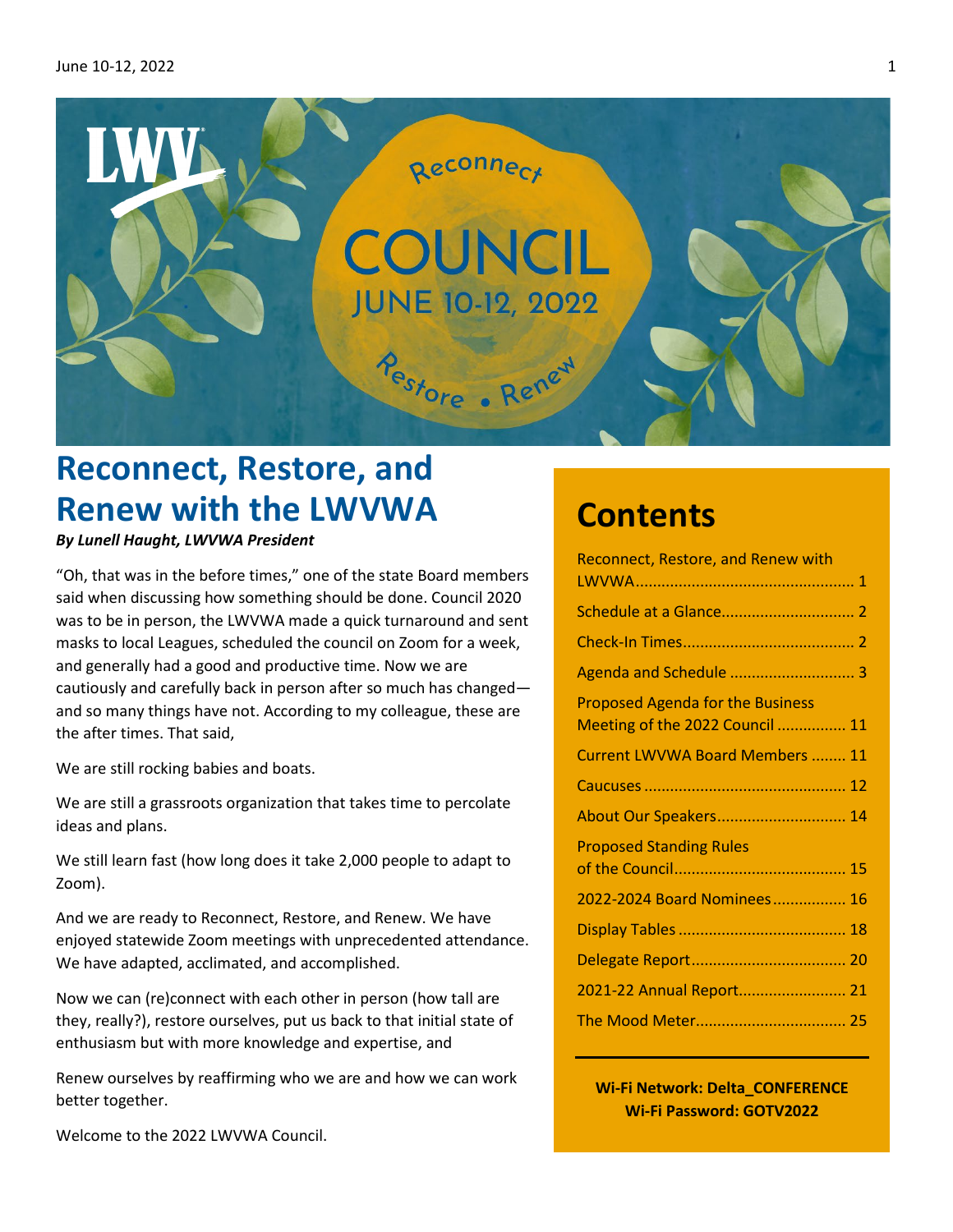# <span id="page-1-0"></span>**Schedule at a Glance**

### FRIDAY

|               | 12 p.m.<br>1 p.m.<br>2 p.m.<br>3 p.m.<br>3:30 p.m. | <b>Council Check-In Opens</b><br>Welcome/LWVWA Nominations<br>Presidents' Perspectives<br>Speaker: Francis Benjamin<br>"LWVWA Member Survey Results:<br>What Do We Really Know?"<br>Now What?                                                                                                                                                                                                                                                      | 4:50 p.m.<br>5 p.m.<br>6 p.m.<br>7 p.m. | Announcements<br>No-Host Bar/Browse Display Tables<br>Pizza Dinner<br>Caucuses<br>A: Everything You Ever Wanted to<br>Know About the National<br>Convention                                                                                                                                                                     |
|---------------|----------------------------------------------------|----------------------------------------------------------------------------------------------------------------------------------------------------------------------------------------------------------------------------------------------------------------------------------------------------------------------------------------------------------------------------------------------------------------------------------------------------|-----------------------------------------|---------------------------------------------------------------------------------------------------------------------------------------------------------------------------------------------------------------------------------------------------------------------------------------------------------------------------------|
| SATURDAY      |                                                    |                                                                                                                                                                                                                                                                                                                                                                                                                                                    |                                         |                                                                                                                                                                                                                                                                                                                                 |
|               | 8 a.m.<br>9 a.m.<br>9:30 a.m.<br>10 a.m.           | Council Check-In Opens/Browse Tables<br>Welcome to Skagit and Snohomish<br>Program of Work Updates<br><b>Break</b><br>10:10 a.m. Advocacy Overview/Issue Chairs<br>10:40 a.m. Voter Services in 2022<br>11:30 a.m. Pick Up Box Lunch/Browse Display<br><b>Tables</b><br>12:15 p.m. Speaker: Nicholas Lovrich, Ph.D.<br>"Polarization & Incivility in American<br><b>Politics: Is Congressional Gridlock</b><br>Affecting U.S. State Legislatures?" | 4:15 p.m.<br>5 p.m.<br>6 p.m.<br>6 p.m. | Caucuses/Informal Groups/Browse<br><b>Display Tables</b><br>A: Election Credibility Project<br>A: Nominating Committee-Looking to<br>the Future<br>C: Voter Services Sharing<br>C: Explore Being a MELD Facilitator<br>No-Host Bar<br><b>Silent Auction Closes</b><br>Dinner with Speaker: Jessica Rohloff,<br>LWV US Secretary |
|               | 1 p.m.                                             | <b>Break</b>                                                                                                                                                                                                                                                                                                                                                                                                                                       |                                         | "What's New, What's Not with<br>National"                                                                                                                                                                                                                                                                                       |
|               | 1:20 p.m.                                          | Member Engagement Through Civics<br>Education                                                                                                                                                                                                                                                                                                                                                                                                      | 7:30 p.m.                               | <b>Prizes and Silent Auction Winners</b><br>Announced                                                                                                                                                                                                                                                                           |
|               | 2:20 p.m.<br>2:40 p.m.                             | <b>Break</b><br>Options:<br>A: Tools for Getting Members<br>Engaged: How Adults Learn Best<br><b>B: Caucuses and Informal Groups</b><br>C: DEI Workshop                                                                                                                                                                                                                                                                                            | 7:45 p.m.                               | <b>Caucuses and Informal Meetings</b><br>A: Everything You Ever Wanted to<br>Know about the National Convention<br>A: Nominating Committee-Looking to<br>the Future<br>C: Redistricting Reform 2031-What Do                                                                                                                     |
|               | 4 p.m.                                             | <b>LWVWA Election</b>                                                                                                                                                                                                                                                                                                                                                                                                                              |                                         | We Want Accomplish?<br>C: Action Chairs: Current and Future<br><b>Directions</b>                                                                                                                                                                                                                                                |
| <b>SUNDAY</b> |                                                    |                                                                                                                                                                                                                                                                                                                                                                                                                                                    |                                         |                                                                                                                                                                                                                                                                                                                                 |
|               | 7 a.m.                                             | Retiring and New Local League<br>Presidents' Breakfast                                                                                                                                                                                                                                                                                                                                                                                             |                                         | 11:10 a.m. Unfinished Business<br>Reconnect: Group Discussions/Plans                                                                                                                                                                                                                                                            |
|               |                                                    |                                                                                                                                                                                                                                                                                                                                                                                                                                                    |                                         |                                                                                                                                                                                                                                                                                                                                 |

8 a.m. Browse Tables 9 a.m. Renew: Plans Going Forward 9:40 a.m. Break 10 a.m. Speaker: Vickie Lowe "Working with Tribal Communities: Tribal Sovereignty and Indian Health Care" 11:30 a.m. Renewal and Adjourn 12 p.m. LWVWA Education Fund (c)(3) Board Meeting and Election

# **Check-In Times**

The check-in table will be staffed the following hours. Call (425) 238-3440 if no one is at the check-in table.

Friday 12 p.m.-5 p.m. Saturday 8 a.m.-11 a.m. Saturday 3 p.m.-4:30 p.m.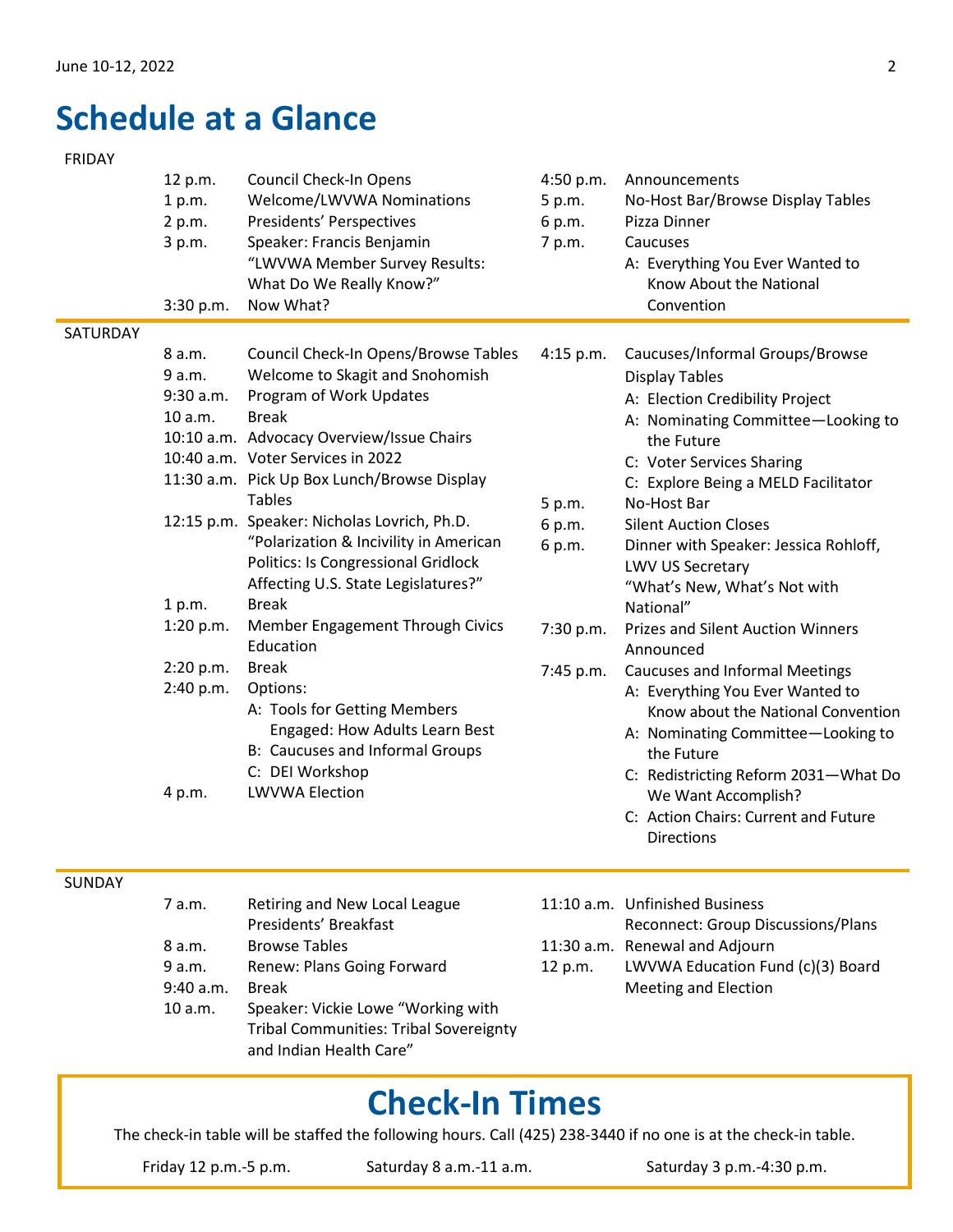# <span id="page-2-0"></span>**Agenda and Schedule**

# **FRIDAY**

12 p.m. Council Check-In Open

## 1 p.m. **Welcome**

Opening Remarks by LWVWA President Lunell Haught Welcome by LWV of Snohomish County President Jeanne Crevier LWVWA Meeting Called to Order, LWVWA President Lunell Haught Appointment of Parliamentarian and Council Secretary Credentials Report and Statement of Quorum Adoption of Council Rules (see p. 15) Adoption of Agenda (see p. [11\)](#page-10-1) Nominating Committee Report by Shelley Ann Jones, Chair (see p.16) Nominations from the floor must be submitted in writing to the Secretary during this meeting Meeting is suspended until 4 p.m. Saturday

# *Restore: Happiness Boosters*

- 1. Invest in family and friends, not stuff
- 2. Join a social group—like the League—to increase your sense of belonging and build your social capital.
- 3. Be active both mentally and physically.
- 4. Practice your religion or philosophy of life.
- 5. Be kind.
- 6. Be generous—it boosts dopamine, serotonin, and oxytocin.
- 7. Check your health, pay attention to yourself.
- 8. Experience nature, even if it is just a picture.

### 2 p.m. **Presidents' Perspective**

A panel of local League presidents share their successes and challenges. This will be followed by a group discussion with members sharing what's working and what's not working for local Leagues.

## *Restore: Do What Matters*

- 1. Choose your moral framework, the guide for actions in times of stress. It holds the tension between compassion and courage.
- 2. Choose good values. They define success for us and what a better person is and how we can become one. Once you identify them, check to see how you're living them.
- 3. Choose the right goals based on your values and make sure they are yours.

### 3 p.m. **Speaker: Francis Benjamin, "LWVWA Member Survey Results: What Do We Really Know?"**

The LWVWA has been conducting a study to evaluate how effective the League has been in meeting the goals outlined in the 2017 strategic plan. This presentation will report to the membership on the results of the first two phases of this study, giving us data to use to inform future League strategies.

## *Reconnect: Relationship*

- 1. Don't wait to ask for help.
- 2. Consider saying you're sorry more.
- 3. Being right doesn't matter as much as being loving.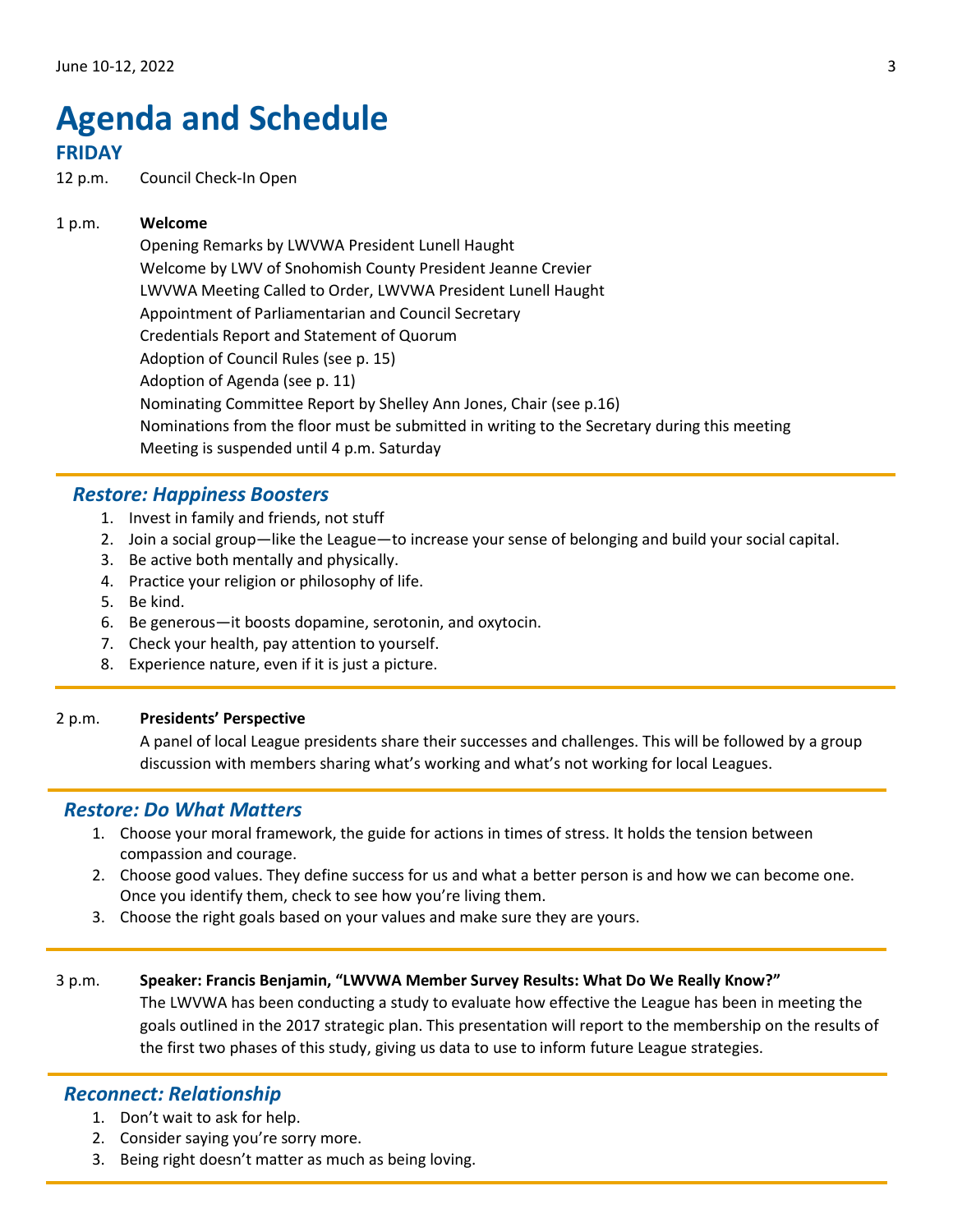- 4. Connect with feelings.
- 5. Learn to validate yourself.
- 6. Stay curious about other people and ask before assuming.
- 7. Set clear boundaries.

### 3:30 p.m. **Now What? (Lunell Haught)**

Having heard the status report and current research, discussion groups will make recommendations for the next strategic plan and suggest further research.

4:50 p.m. **Announcements** (caucus location, etc.)

## *Reconnect: With the World Around You*

- 1. Turn off your electronics.
- 2. Go outside.
- 3. Sign up for a local yoga or meditation retreat.
- 4. Talk to someone different.
- 5. Dive into a new culture.

#### 5 p.m. **No-Host Bar/Browse Display Tables**

## 6 p.m. **Pizza Dinner**

## *Renew: Do Something*

- 1. Find what makes you grateful—not just the big stuff—it rewires your brain
- 2. Be creative—put pen, paintbrush, markers to paper and work in a different mode to free yourself up.
- 3. Open up to people, share who you really are with people.
- 4. Refamiliarize yourself with your body—primates work through stress and tension through movement. We're primates: walk, run, dance, skip, breathe.

### 7 p.m. **Caucuses**

Baker A: Everything You Ever Wanted to Know About the National Convention

## **SATURDAY**

- 8 a.m. **Council Check-In Opens/Browse Tables**
- 9 a.m. **Welcome to Skagit and Snohomish Counties (Jeanne Crevier and Wende Sanderson)** *Each attendee will be given a year as they enter. Find the table with the matching year for your seating assignment. This is a way to mix us up.*

### 9:30 a.m. **Program of Work Updates (Dee Ann Kline)**

Program of Work presentations on the Shorelines Study, the Local and Regional News Study, the Public Hospital District Committee work, and the Criminal Justice Concurrence update. There will be an opportunity for follow-up at 2:40 p.m. in Baker B.

10 a.m. **Break**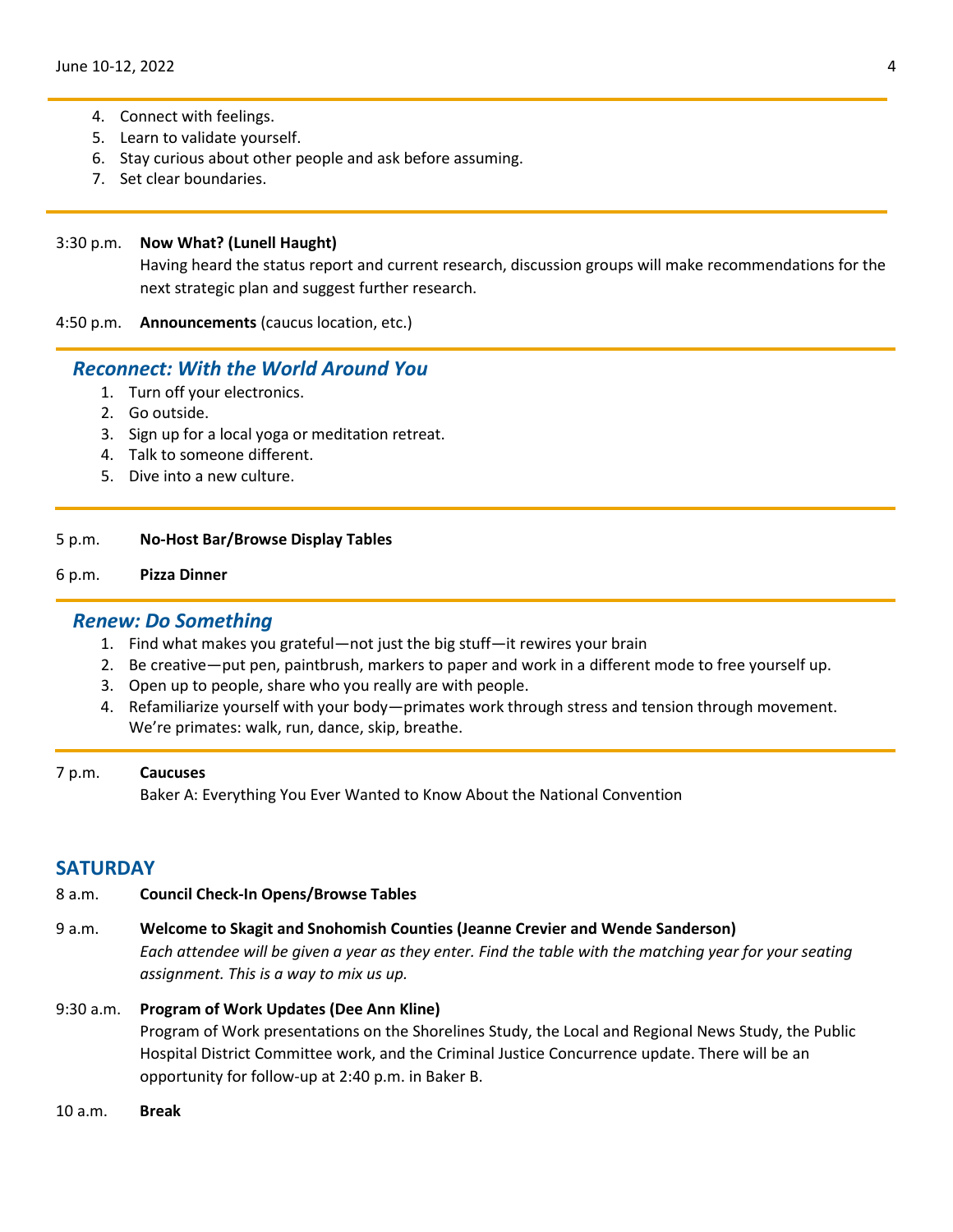# *Restore: Tips for Feeling Better*

- 1. Breathe—think about a problem you've had recently. Inhale deeply three times and then analyze how you can better handle it in the future.
- 2. Laugh—make jokes, watch a funny movie, read cartoons. Play.
- 3. Unplug (wonder why this comes up so often?)
- 4. Have a stay-cation (do all the prep and pretend you have staff).
- 5. Give thanks (another recurring idea). Brew chamomile tea or hot chocolate and sip while you list the things you're grateful for.
- 6. Go outside (once again, a repeat). Leave your phone. Notice things.
- 7. Plan success—make your to-do list with the hardest thing first. Put that on your calendar and do it.
- 8. Practice saying, "give me a minute."
- 9. Practice saying "thank you for …. (for waiting)" instead of "I'm sorry" (I'm late)
- 10. Start something new—music, art, dance, food, activity—get out of your comfort zone.
- 11. Refocus—what would those who know you best say about how you are? Is there something you need to be paying attention to that they know and you're ignoring?

## 10:10 a.m. **Advocacy Overview/Issue Chairs (Susan Fleming)**

An overview of advocacy work at the state level. What was especially significant in the last legislative session? What might 2023 have in store? See how the Lobby Team is organized, how we do our work, and how you can be engaged and involved. There are many roles for League members who want to be involved in state-level advocacy!

# *Restore: Get a Grip on Yourself*

Options for changing: be active, exercise, get with friends, laugh, share with a mastermind group, go to a new location to work (café, hotel lobby, park, or garden), clean up or rearrange your space, write to get it out of your head and onto paper, change your look.

### *Now for your quiz:*

- What are the really big things that are important to you in this phase of your life?
- What would you regret most if you didn't do it?
- Who do you feel a pang of jealously toward when you hear about their success? (This gives clues as to what you might really want.)
- Imagine yourself in five years and think about how old you'll be and what stage your family (blood or otherwise) will be at. What do you want your days to look like?
- What are two to five specific important goals, steps, and time frame? Write them down.

Based on that, create a clean to-do list (include your steps).

Make appointments with yourself on your calendar to accomplish some of these steps.

### 10:40 a.m. **Voter Services in 2022 (Mary Coltrane)**

The Voter Services Panel presentation at the council will be an overview of important Voter Services activities. Touch bases with the VOTE411 Committee on their important work that affects all Leagues. Check out the latest tools in the Be a Voter Campaign and learn how the Bellingham-Whatcom County League manages tabling at local events. Hear about candidate event policies and strategies from our recent workshop and find out how local Leagues are handling thorny candidate event issues in hyper-partisan times. The panel presentation will include a rollout of the For Members Only Voter Services page.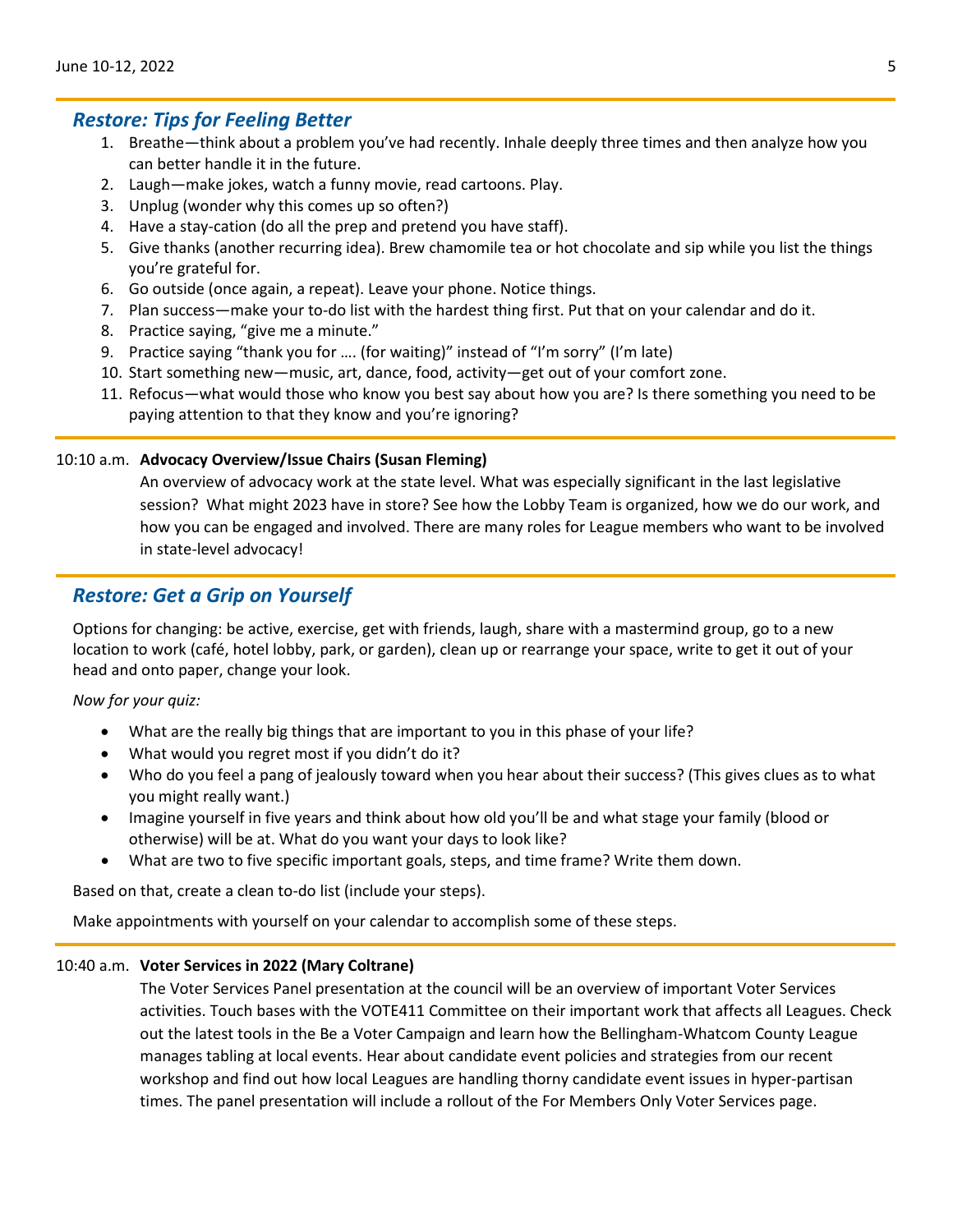## *Renew: Your Relationship with Yourself*

- 1. What's rewarding to you? Schedule it on your calendar; cancel things if you have to. You have permission.
- 2. What are you gifted at? Do that.
- 3. Be curious. You don't have to have an opinion on everything.

#### *A simple formula:*

#### **Ability + Interests + Values = What/Who You Are**

- 4. Live in the place you love with the people you love doing the thing you love—on purpose.
- 5. Give yourself a time-out.
- 6. Improve your self-awareness.
- 7. Build/remodel a blueprint for your life.
- 8. Reveal what drives you and gives your life meaning.
- 9. Break your patterns. You can't have anything different by doing what you've always done.
- 10. Examine your limiting beliefs.
- 11. Transform your habits. Success is built on small disciplines or habits.
- 12. Surround yourself with good people.
- 13. Practice gratitude.
- 14. Face your fears.
- **15.** Give back—or take less to begin with.

### 11:30 a.m. **Renewal Break: Pick Up Box Lunch and Browse Display Tables**

You may want to save your lunch for the 12:15 p.m. lecture.

# *Reconnect: Caring for Others*

How to care (caring is a skill):

- 1. Begin by caring for yourself.
- 2. Channel all of your empathy and then act.
- 3. Understand that caring is something you do.
- 4. Make enough time for other people.
- 5. Care first—the emotional reward comes later. Behave your way into caring.
- 6. Create your own support system.
- 7. Invest in your own autonomy.
- 8. Stop talking about yourself so much.
- 9. Surround yourself with other people who care and aren't negative.
- 10. Give care because you really do care, it is a skill.

## 12:15 p.m. **Speaker: Nicholas Lovrich, Ph.D., "Polarization & Incivility in American Politics: Is Congressional Gridlock Affecting U.S. State Legislatures?"**

Nick will give us an overview of his new edited volume, *Outside Looking In: Lobbyists' Views on Civil Discourse in U.S. State Legislatures*, focusing on the book's origins in the Washington State Legislature, as well as their principal findings for our state.

1 p.m. **Break**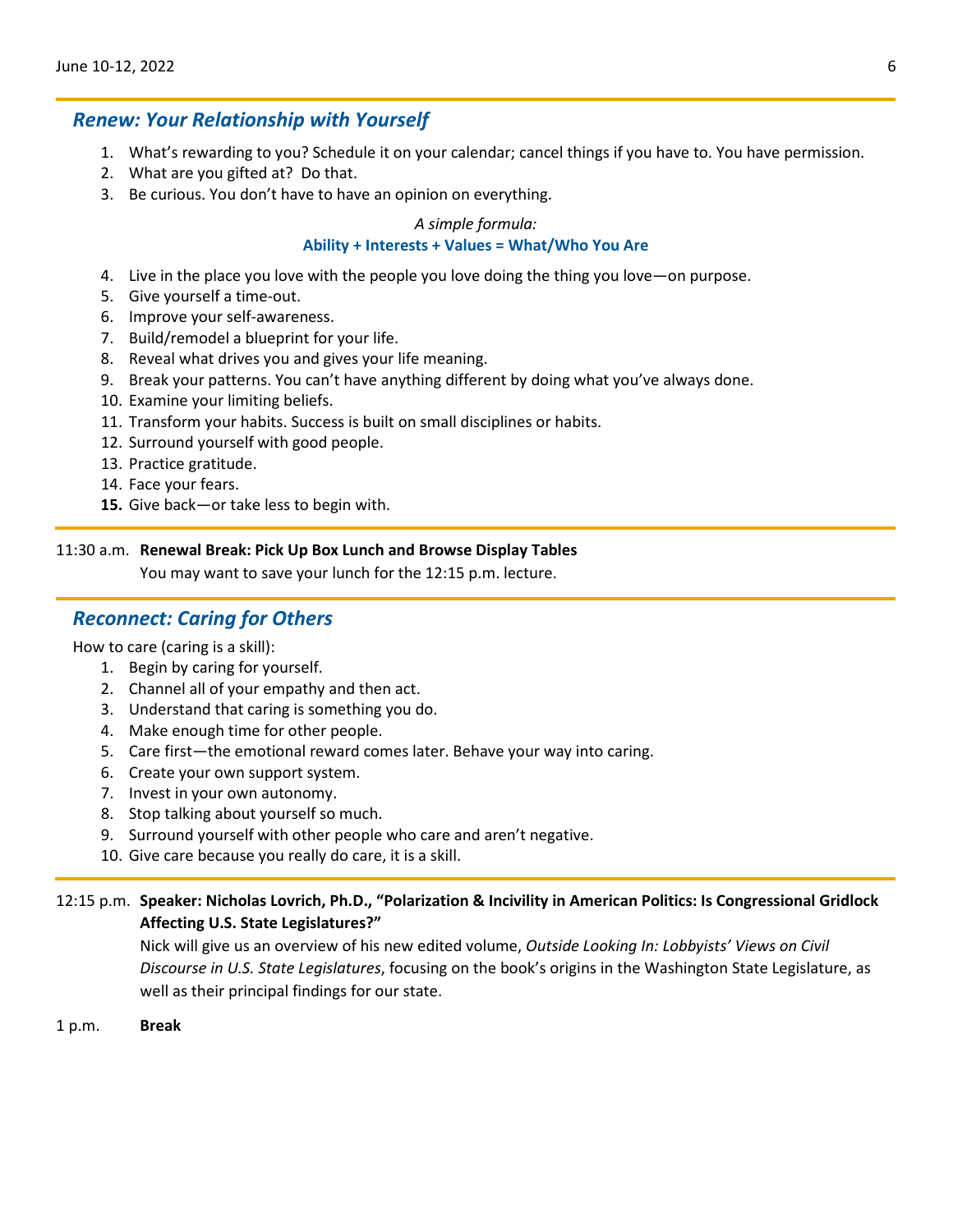## *Reconnect: With Yourself*

- 1. What activities do you do that give you the most energy?
- 2. What activities drain you and make you frustrated and tired?
- 3. What are you proudest of having done?
- 4. How do you want to contribute to the world?
- 5. Who do you most admire?

## 1:20 p.m. **Member Engagement Through Civics Education (Beth Pellicciotti)**

Learn how your League can engage in civic education. How can you determine the civic education needs of organizations in your community? What are best practices for making contacts with schools and libraries? How do League members continue their civic education through "civics moments"? How can Leagues serve the needs of the Latino populations in our state through *The State We're In: Washington* posters and textbooks? Have you thought of applying for a LWVWA Civic Education Grant? Learn how. We will end with group discussions focused on your civic education ideas and projects. The LWVWA Civic Education Committee wants to learn from you!

#### 2:20 p.m. **Break**

## **Restore: Your Emotional Agility**

Cultivate emotional agility by:

- 1. Showing Up: Instead of ignoring difficult thoughts and emotions or overemphasizing "positive thinking," face into your thoughts, emotions, and behaviors willingly, with curiosity and kindness.
- 2. Stepping Out: Detaching from and observing your thoughts and emotions to see them for what they are just thoughts, just emotions. Essentially, learning to see yourself as the chessboard, filled with possibilities, rather than as any one piece on the board, confined to certain preordained moves.
- 3. Walking Your Why: Your core values provide the compass that keeps you moving in the right direction. Rather than being abstract ideas, these values are the true path to willpower, resilience, and effectiveness.
- 4. Moving On: Small deliberate tweaks to your mindset, motivation, and habits—in ways that are infused with your values—can make a powerful difference in your life. The idea is to find the balance between challenge and competence, so that you're neither complacent nor overwhelmed. You're excited, enthusiastic, invigorated.

#### 2:40 p.m. **Workshops**

### **Baker A: Tools for Getting Members Engaged: How Adults Learn Best**

Presenters: Judy Deiro and Lauren Pixley, Seattle-King County and Linda Benson, Clallam County This will be an interactive workshop with small group discussions. We learn by experiencing and sharing with others. You will be given resources, examples, and time to process. You will leave with tools to design a local program for engagement and action that will inspire new volunteers and all members for leadership succession.

**Baker B: Caucuses and Informal Groups** for follow-up discussions on Program of Work or advocacy issue chairs, concurrence, and bylaws with the LWVUS.

### **Baker C: DEI Workshop**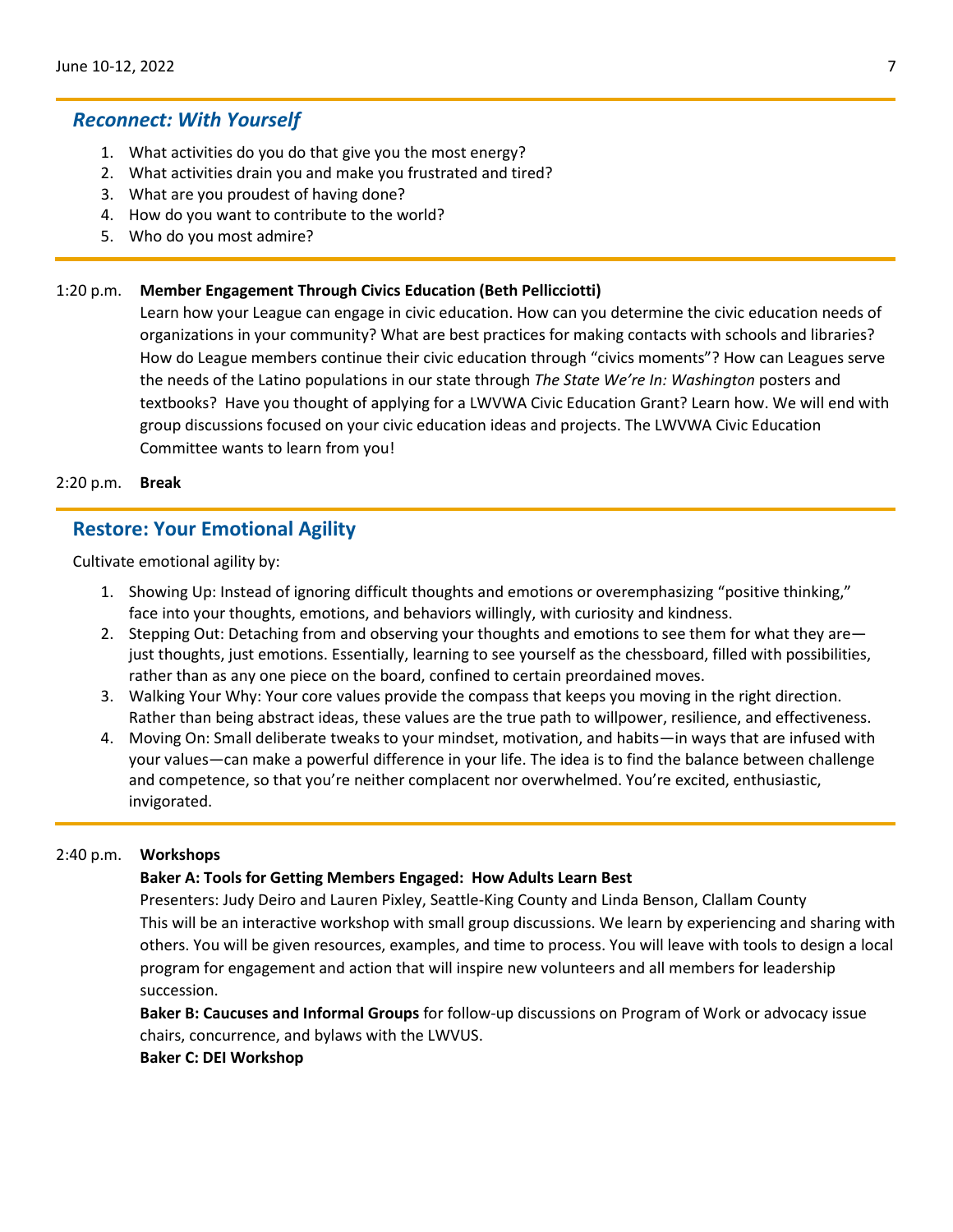# *Reconnect: Bring New People Along*

While you're reconnecting with your colleagues, widen the circle to be more inclusive:

- 1. When introducing a colleague who, to you, obviously belongs at a meeting, conference, or other gettogether, don't assume everybody else is making that assumption. Specifically call out the accomplishments that led to your colleague being invited.
- 2. Listen for signals that culturally or structurally your newer friends might be feeling as though they are not part of the in crowd. Tackle the issue, don't ignore it.
- 3. Recognize that people in low-power positions suffer from what Adam Galinsky terms the "low power double bind." This is that they have less latitude for action than people in a high-power situation. Many League members are in high-power situations. If that's you, you can advocate for others—and not be punished for it. Don't do what you think is best, however, include the low-power person in deciding the course of action. In some situations, you may be the low-power person. If you can expand the range of potential alternatives to include everyone, do that.
- 4. Reinforce your faith in other's capabilities. This can have a self-fulfilling prophecy effect. Telling people "I know you've got this—I have confidence in your ability to pull it off," and meaning it, is powerful.
- 5. Use your own credibility to sponsor and mentor people who are not part of the majority group. Often, the support provided to the majority group is simply taken for granted, while the lack of support to groups not in the majority is not recognized. Tilt that balance a bit.
- 6. Stop calling natural, human tendencies of self-doubt, hesitation, and lack of confidence "imposter syndrome." Question the culture. Recognize and celebrate a variety of different leadership styles and ways of working so all are welcome and thrive.

# 4 p.m. **LWVWA Business Meeting Reconvenes** Call to Order, LWVWA President Lunell Haught

Credentials Report Election of Officers and Directors

## *Renew: With a New Habit*

How to build a habit:

- 1. Vow to develop a new habit.
- 2. Find a trigger that signals you to practice it.
- 3. Be short and specific about what habit you want.
- 4. Practice deeply—instead of the old habit, decide "I will do… [define the new behavior]."
- 5. Congratulate yourself for your successes! It takes time and practice.

### 4:15 p.m. **Caucuses/Informal Groups/Browse Display Tables**

Baker A: Election Credibility Project Baker C: Explore Being a MELD Facilitator Baker A: Nominating Committee—Looking to the Future Baker C: Voter Services Sharing

### 5 p.m. **No-Host Bar Opens**

### 6 p.m. **Dinner**

Silent Auction Closes Recognition of Retiring and Newly Elected Officers and Directors **Speaker: Jessica Rohloff, LWVUS Secretary, "What's New, What's Not with National"**

7:30 p.m. Prizes and Silent Auction Winners Announced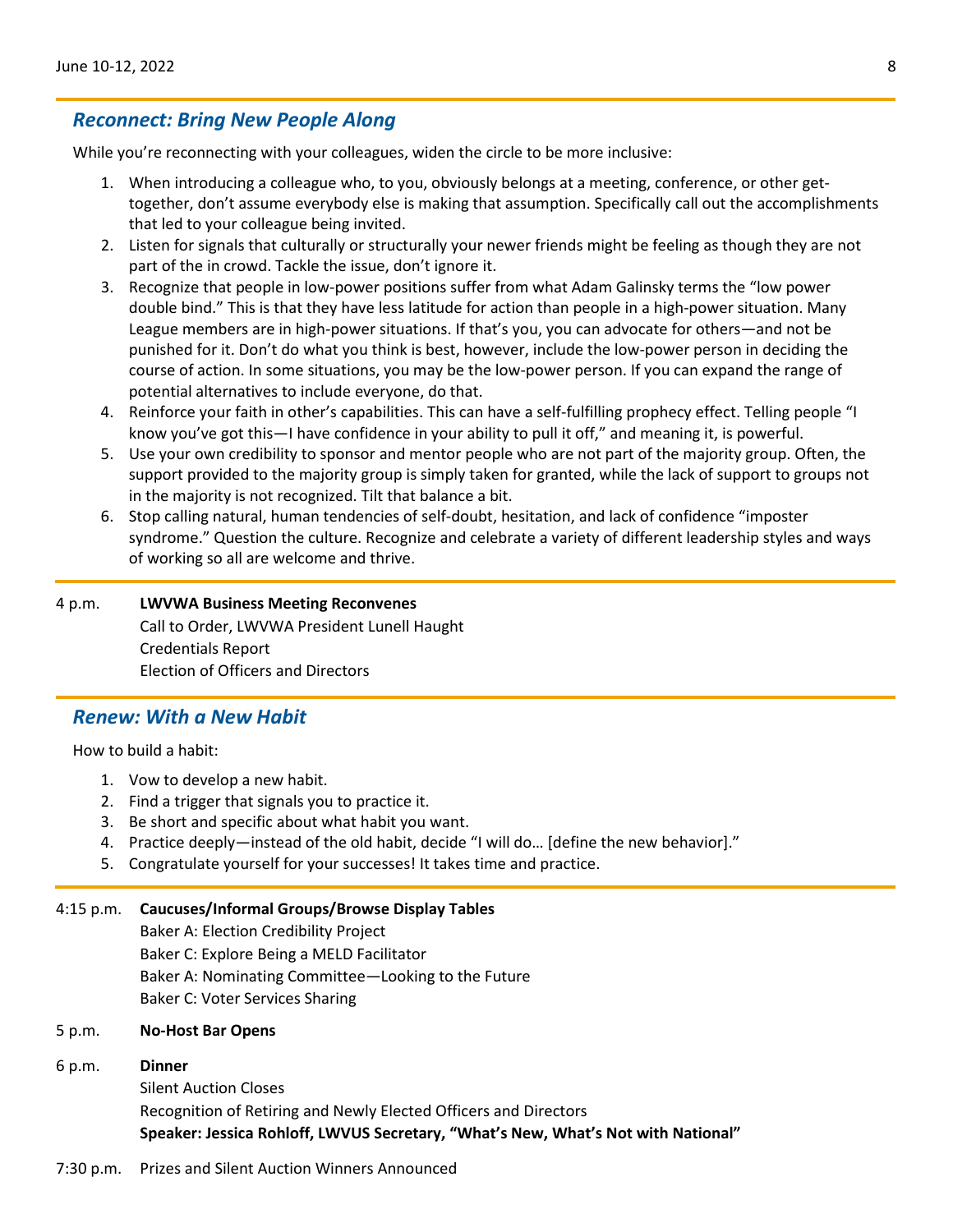### 7:45 p.m. **Caucuses and informal meetings**

Baker C: Action Chairs: Current and Future Directions Baker A: Everything You Ever Wanted to Know about the National Convention Baker A: Nominating Committee—Looking to the Future Baker C: Redistricting Reform 2031—What Do We Want Accomplish?

# **SUNDAY**

7 a.m. **Retiring and New Local League President's Breakfast** (Dining Room)

8 a.m. **Browse Tables**

9 a.m. **Renew: Plans Going Forward (Lunell Haught)** Lunell will walk us through the progress we made over the weekend, incorporating ideas from the various council sessions into future planning.

# *Reconnect: What's Important by Mentoring*

Mentoring isn't just telling someone how to do something. Mentoring is working through a situation or issue with a person, so the relationship is developmental. Consider using this conversation guide.

These are very targeted, specific, intentional questions to use when mentoring:

- 1. Ask "what's on your mind?"
- 2. Then ask, "and what else?" Are the topics about people, projects, or patterns?
- 3. Ask "what's the real challenge here for you?"
- 4. Ask "What do you want?" "And what else?" This is the foundation.
- 5. Ask "how can I be useful to you?"
- 6. Consider that saying yes to one thing (project, activity) means saying no to something else. Don't accept superficial comments like "it's a good busy" and "work smarter, not harder,"—be more strategic with your mentee. No one has so much time they can waste it.
- 7. Consider what needs to be in place so the mentee can be successful—how will that happen?

### 9:40 a.m. **Break**

10 a.m. **Speaker: Vickie Lowe, American Indian Health Commission Executive Director, "Working with Tribal Communities: Tribal Sovereignty and Indian Health Care"**

# 11:10 a.m. **Unfinished Business**, **Lunell Haught** This closing session is a chance to make general comments and observations about the League to each other.

11:30 a.m. **Renewal and Adjourn**

# *Renew: Self-Care Ideas*

Take some time out for you and experiment with these 32 techniques that will lead to rejuvenation and restoration.

- 1. Schedule time for a self-care ritual in the morning and evening. Rituals can include exercising, meditating, reading, writing, looking at your vision board, or saying affirmations.
- 2. Schedule and take two to three days off a week.
- 3. Set aside 5-10 minutes of uninterrupted time to practice daily thoughts and gratitude.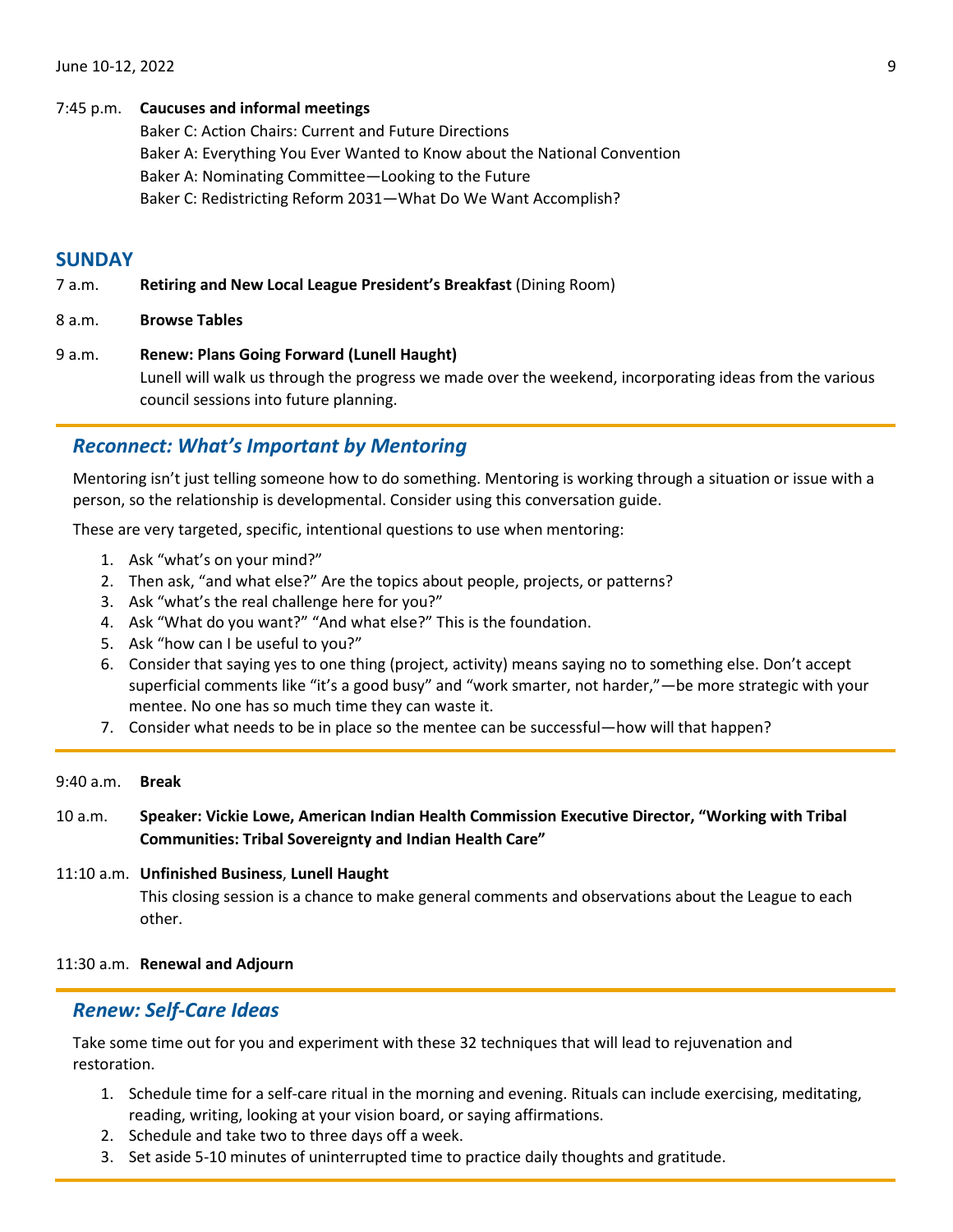- 4. Make time for lunch and meal breaks, including breakfast, lunch, and dinner. Turn technology off, don't try and multitask, just enjoy your meal.
- 5. Declutter your home, office, and car. Consider getting rid of anything that doesn't make your life easier or more beautiful.
- 6. Practice extreme self-care weekly as nonnegotiable. Have a checklist with your favorite self-care practices and tick them off as you complete them throughout the week.
- 7. Start work late from time to time.
- 8. Finish work early from time to time.
- 9. Keep a journal. Share your thoughts and feelings for the day. Write in your journal like you're talking to your best friend—let everything out. Reflect on the day—what worked, what didn't work, what will you do differently tomorrow.
- 10. Prepare a delicious homemade lunch for yourself the night before.
- 11. Schedule lunch out with a friend.
- 12. Have a Zoom coffee date with a friend once a week.
- 13. Take time out to design your life—all areas of it—just the way you want it.
- 14. Find an exercise that you thoroughly enjoy and do it several times a week.
- 15. Surround yourself with other supportive and growing people.
- 16. Say "no" to more things.
- 17. Do one thing every week that scares you. Challenge and grow yourself.
- 18. Drink water every single day.
- 19. Turn off your computer and your phone every night by a certain time. No peeking!
- 20. Sleep in a pitch-black bedroom.
- 21. Start your day with warm water and lemon.
- 22. Create a list of activities that are fun and exciting. Commit to doing two to three every weekend.
- 23. Schedule in your self-care at the start of the week. Commit to your schedule.
- 24. Schedule two-week or monthlong holidays throughout the year, just because.
- 25. Schedule days in your calendar month to do absolutely nothing.
- 26. Allow a buffer time (30 minutes to 1 hour) in your schedule so you're not rushing from one thing to another.
- 27. Eliminate tasks and people that drain your energy.
- 28. Don't respond to emails right away, take your time on the emails that need a proper response. Think them through.
- 29. Take yourself to the park to read an amazing book and enjoy some fresh air.
- 30. Keep a clean house—no dishes, clothes put away, clean living area, and so on. If need be, hire a cleaner.
- 31. Catch up on things you have put on the back burner or take them off your list.
- 32. Don't feel badly if you don't do all or any of these perfectly!

## 12 p.m. **LWVWA Education Fund (c)(3) Board meeting and Election (location TBD) LWVWA/Education Fund Board of Directors meeting (retreat/dates)**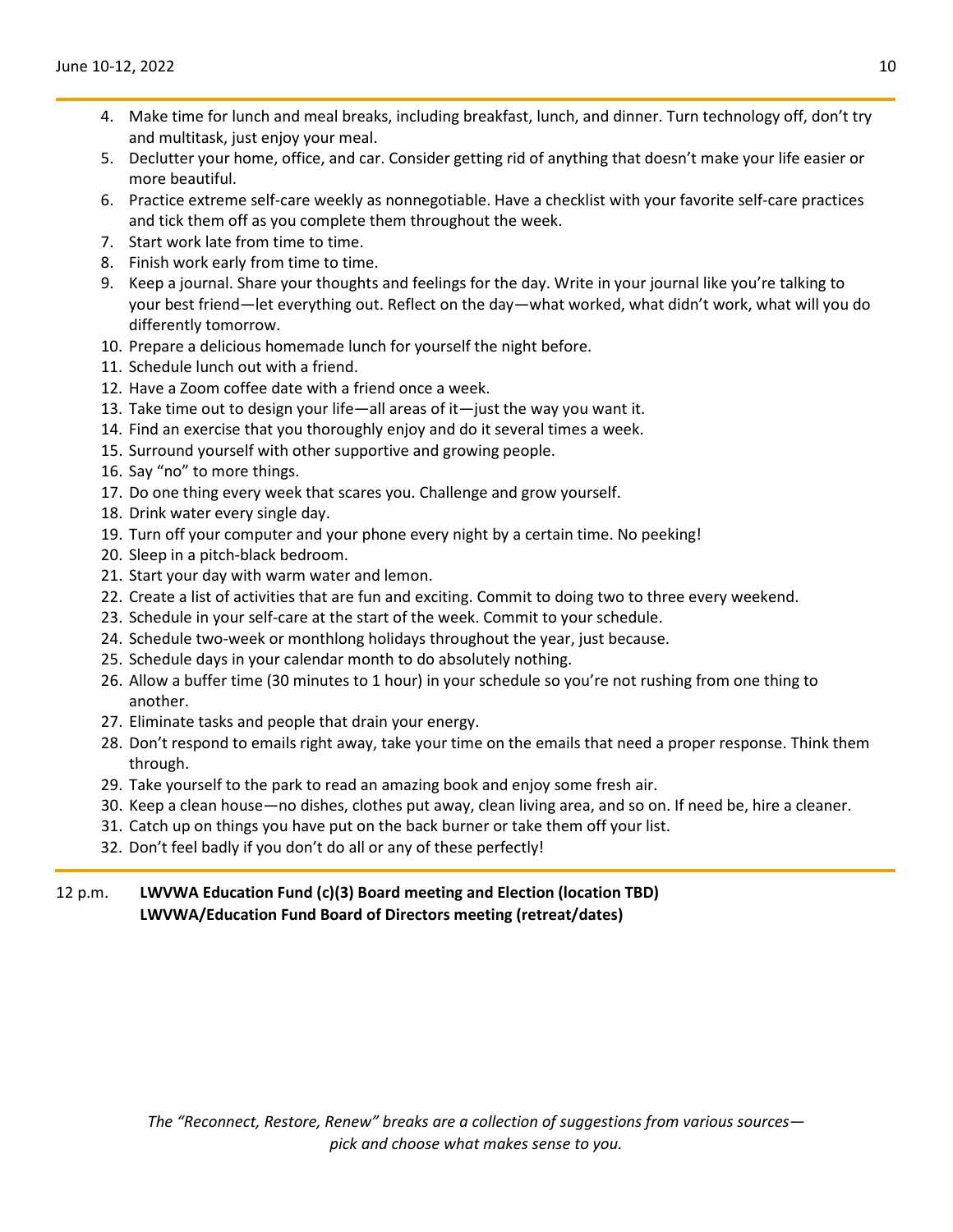# <span id="page-10-1"></span><span id="page-10-0"></span>**Proposed Agenda for the Business Meeting of the 2022 Council**

# **Plenary Session I**

**1 p.m., Friday, June 10** Call to Order Speakers Adoption of Agenda Appointment of Parliamentarian, Council Secretary, Credentials Chair, and Tally Team Credentials Report and Statement of Quorum Adoption of Council Business Meeting and Election Rules (see p. 15) Nominating Committee Report (see p.16) Nominations from the Floor, if any Announcement of the final Nominees for all Positions Recess of Business Meeting until 4 p.m. on Saturday, June 11 Announcements (must be submitted in writing to the Secretary)

# **Plenary Session II**

**4 p.m., Friday, June 11** Call to Order Credentials Report and determination of Quorum Speeches from Candidates in Contested Races (if any) Election of Officers and Directors Adjournment, if there are no contested races, *or* Recess until 6 p.m., if there are contested races

# **Current LWVWA Board Members**

President: Lunell Haught, Spokane Area 1st VP: Mary Coltrane, Seattle-King County 2nd VP: Beth Pellicciotti, Spokane Area Secretary: Jean Snider, Snohomish County 501(c)(4) Treasurer: Dee Ann Kline, Mason County 501(c)(3) Treasurer: Myra Howrey, Kitsap County Director: Susan Fleming, Clark County Director: Linda Benson, Clallam County (retiring) Director: Julie Sarkissian, Seattle-King County Director: Jayne Freitag, Seattle-King County Director: Roslyn Duffy, Seattle-King County Director: Joan Lawson, Seattle-King County (retiring) Director: Susan Daniel, Kitsap County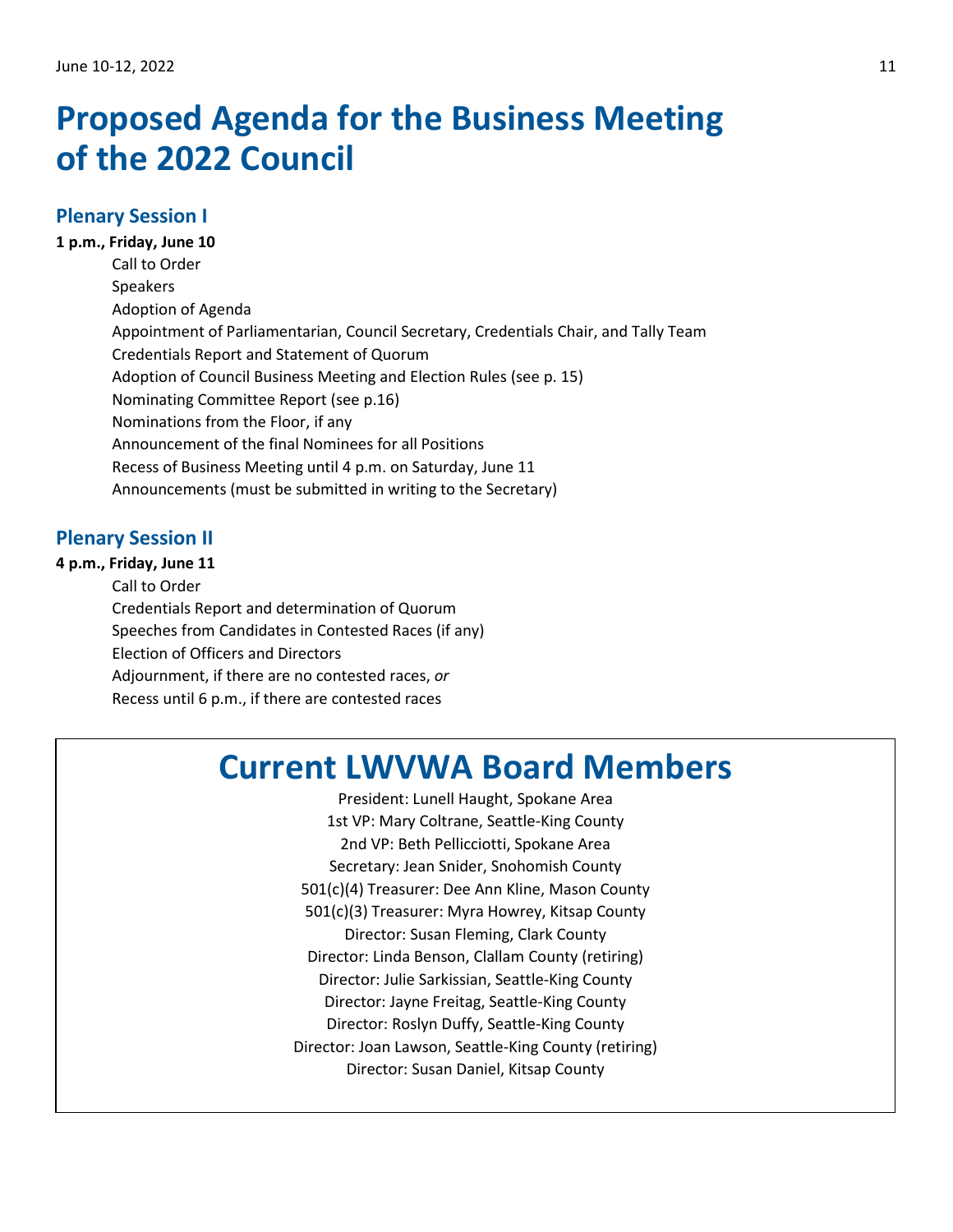# <span id="page-11-0"></span>**Caucuses**

# **Action Chairs: Current and Future Directions**

# **Saturday 7:45 p.m., Baker C**

"Action Chair" is an advocacy position that is usually filled in each local League. This position is an important and integral part of our advocacy program, from Lobby Week meetings with legislators to all-year-long work on legislation and policy. Advocacy is important at all levels of government, from county to city to state. How can the state League best support Action Chairs, and how can we leverage their work? Would there be synergy in sharing expertise and experience? Is there relevant training, or tools that could be developed? How can we recruit and sustain the next iteration of Action Chairs? Come and share your ideas and experiences.

# **Election Credibility Project**

## **Saturday 4:15 p.m., Baker A**

Information about what the committee is doing, particularly the high school video competition planned for this fall.

# **Caucus Schedule**

**Friday 7PM** Everything You Ever Wanted to Know about the National Convention, Baker A

## **Saturday 4:15 PM**

Election Credibility Project, Baker A Explore Being a MELD Facilitator, Baker C Nominating Committee—Looking to the Future, Baker A Voter Services Sharing, Baker C

## **Saturday 7:45 PM**

Action Chairs: Current and Future Directions, Baker C Everything You Ever Wanted to Know about the National Convention, Baker A Nominating Committee—Looking to the Future, Baker A Redistricting Reform 2031—What Do We Want Accomplish?, Baker C

# **Everything You Ever Wanted to Know about the National Convention**

# **Lunell Haught (LWVWA President), Jessica Rohloff (LWVUS Secretary) and Liz Bander (LWVUS Board), Friday 7 p.m., Baker A; and Saturday 7:45 p.m., Baker A**

If you're attending the LWVUS National Convention, either in person or online, as a delegate or as an observer, you might have questions. For example, what concurrences are "recommended"? What are my responsibilities as a delegate? How do I vote? What important decisions will be made at the convention? How does the convention set the League's direction for the next two years? Come and get your questions answered!

# **Explore Being a MELD Facilitator**

# **Saturday 4:15 p.m., Baker C**

A Pod Facilitator position involves about 5 hours a month. This includes a Zoom meeting with your assigned pod once a month (60 minutes) and writing a short report. The facilitators also meet monthly (60 minutes). It is considered a leadership position, requiring good listening and communication skills and the ability to facilitate a group discussion. Each pod has a Board member assigned who will be at the meeting to provide updates, answer questions, and listen. They will take your comments and suggestions back to the Board. You don't have to be expert in anything other than listening and facilitating a group discussion. Come, ask questions, and explore taking a leadership role at the state level.

# **Nominating Committee—Looking to the Future**

# **Saturday 4:15 p.m., Baker A; and Saturday 7:45 p.m., Baker A**

Do you have a passion for our democracy? Have you thought about your role in leading the LWVWA into the future? Come talk with the Nominating Committee, which includes current and past Board Members, about the nominating process, what being a Board or Nominating Committee member involves, etc. The Nominating Committee will be seeking nominations this fall/winter to be elected at the 2023 LWVWA convention for the following positions: President, 2nd Vice President, Secretary, three Directors, Nominating Committee Chair, and two Nominating Committee Members.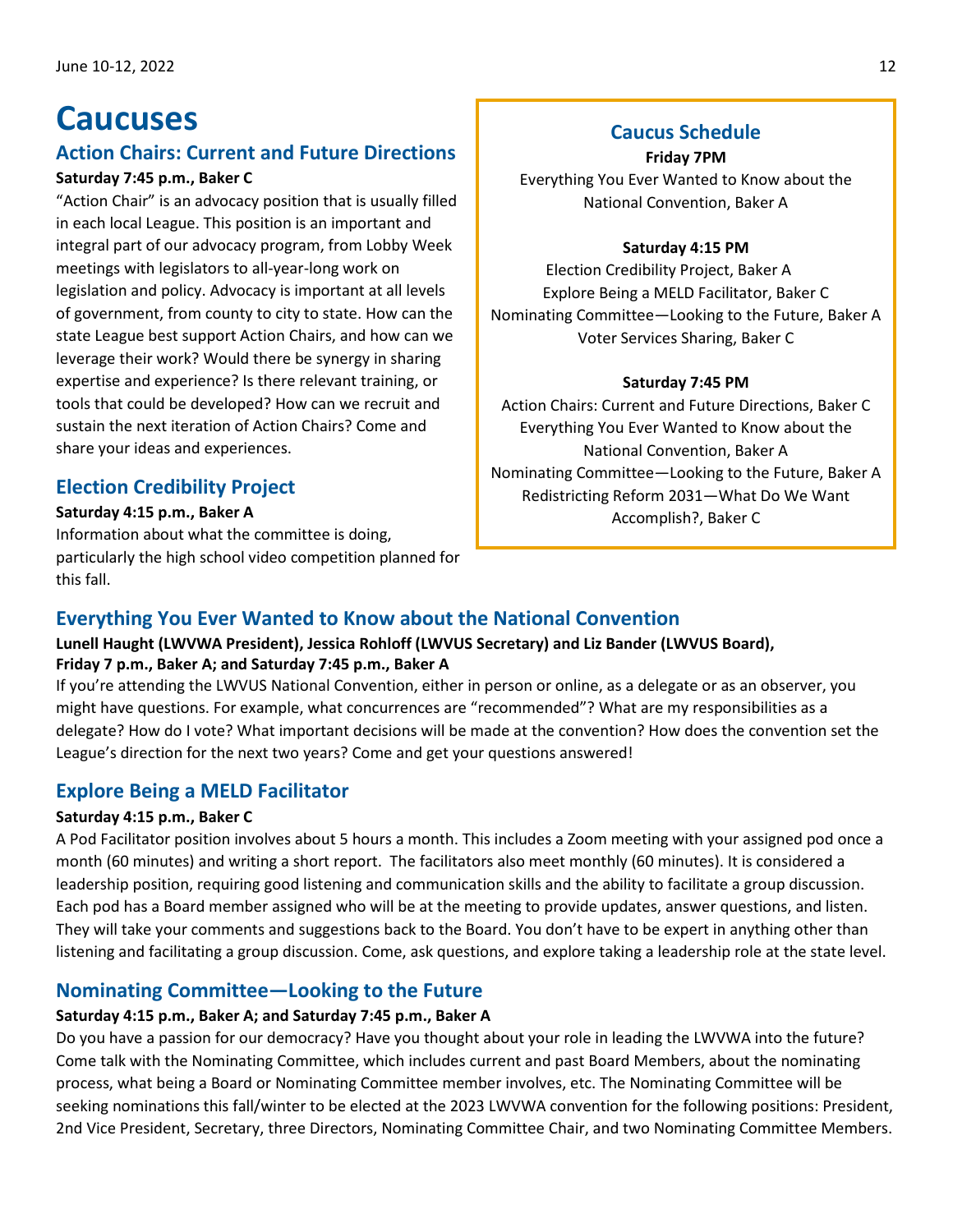# **Redistricting Reform 2031—What Do We Want to Accomplish?**

## **Saturday 7:45 p.m., Baker C**

Come join Alison McCaffree to discuss the next steps for comprehensive redistricting reform. After a series of deep-dive meetings, the redistricting working group is forming its strategy for 2031. What are our goals and how do we measure them? Reform topics include six categories—structural change like independent citizen commissions, staffing, criteria and ranking, transparency and accountability, public input, and access for all.

# **Voter Services Sharing**

## **Saturday 4:15 p.m., Baker C**

Small group discussions: Topics may include:

- Messaging campaign for candidate forums: What are your ideas after hearing a summary (Karen Crowley) of the Candidate Events Workshop?
- Reaching out to diverse communities: What have you done in the past that works? What are your plans for this year? How are you working with speakers of other languages?
- Reaching out to youth (registering them to vote, preregistering, other activities).
- General sharing: Ideas that work.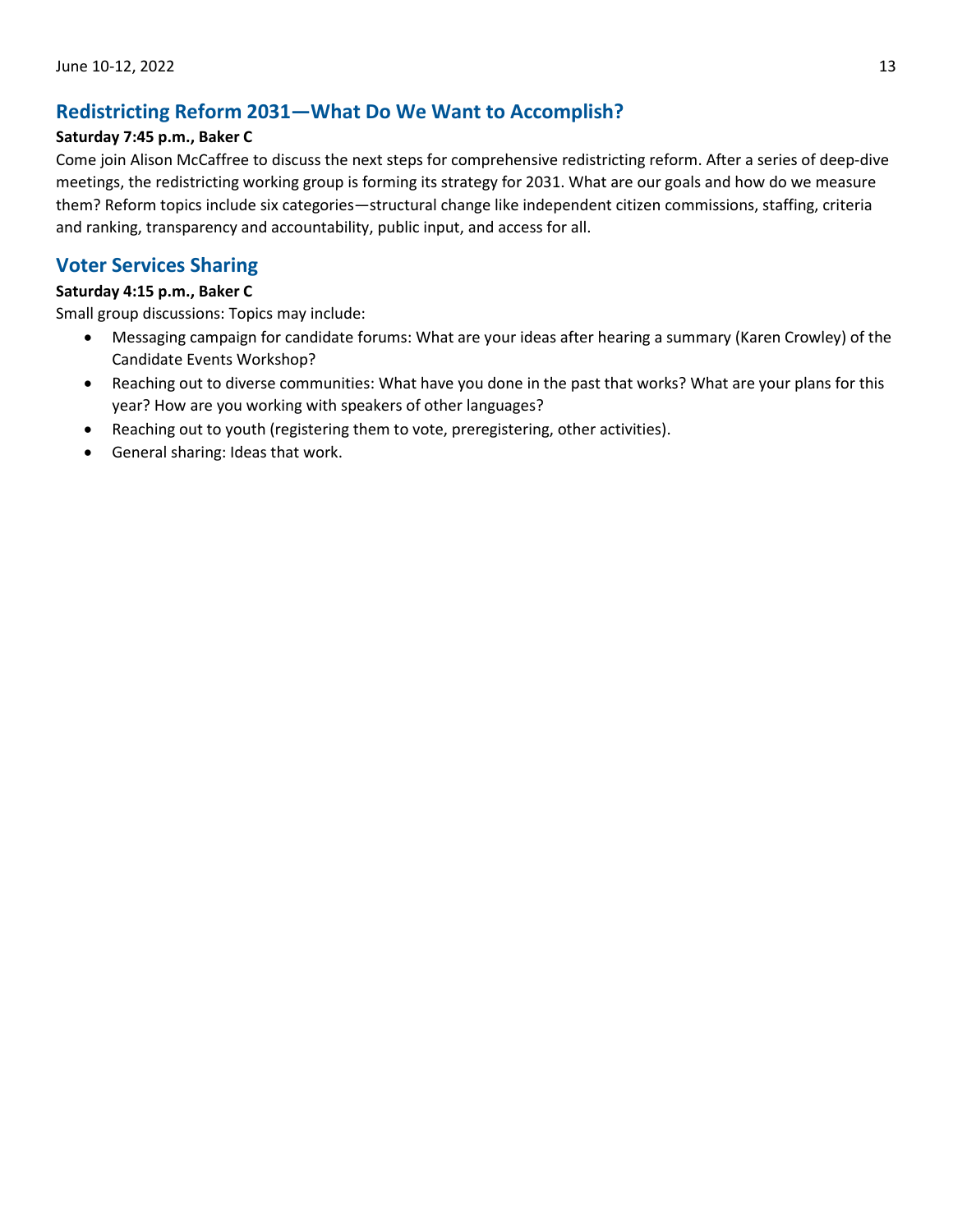# <span id="page-13-0"></span>**About Our Speakers**



# **Francis Benjamin, Information Systems Coordinator & Adjunct Faculty, Washington State University**

Francis Benjamin has degrees in Electrical Engineering, Psychology,

Theology, and Political Science. He has been with the Washington State University Psychology Department since 1987 designing psychological research and managing information systems. Since 2008 he has led the Political Interaction Lab, which focuses on motivation and political engagement associated with political discrimination and civility. He joint edited *Outside Looking In: Lobbyists' Views on Civil Discourse in U.S. State Legislatures*. He serves on Pullman's City Council and is past president of the Association of Washington Cities. His wife, Heidi, is a mental health counselor. Together, Heidi and Francis have raised three children, one who serves in the military, while the others are employed in social work and health care..



## **Nicholas P. Lovrich, PhD**

Nick Lovrich served as the Director of the Division of Governmental Studies and Services at Washington State University from 1977 to 2010, retiring to emeritus status in 2011. He holds

the rank of Regents Professor Emeritus in the School of Politics, Philosophy and Public Affairs and has the honor of being a Claudius O. and Mary W. Johnson Distinguished Professor in Political Science at WSU.

Lovrich was on the faculty at DePauw University and at the University of Denver prior to coming to WSU. He holds a B.A. (cum laude) from Stanford University (1966) and a Ph.D. in Political Science from UCLA (1971). Lovrich is the author or co-author/co-editor of 13 books and 200-plus peer-reviewed articles in journals in criminal justice, political science, and public administration. He served as the chair of 31 Ph.D. dissertation committees, and he remains active in retirement as a collaborator on research projects with several of his former doctoral students.



# **Vicki Lowe, Executive Director, American Indian Health Commission for Washington State**

Vicki Lowe, a descendant of the Jamestown S'Klallam and Bella Coola

First Nations, began working in the Jamestown Tribes Health Program and has seen this program through many changes in the world of health care. In July of 2015, Ms. Lowe became the executive director of the AIHC. Working with the AIHC, she has utilized her vast knowledge of the Indian Health Care Delivery System, state and federal regulations that govern Indian health, to implement statewide strategies supporting tribal and urban Indian health programs.

Lowe is also very involved in the Jamestown S'Klallam Tribal Community. She has been part of the Jamestown Canoe Family since 2009, pulling in the tribe's canoe since 2012. She supports singing and drumming, language, weaving classes, and other culture programs. In 2012, she was honored as the Jamestown S'Klallam Tribe's Volunteer of the Year. She has five children and seven grandchildren.



# **Jessica Rohloff, LWV US Secretary**  Jessica Rohloff is Secretary of the Board of Directors of the LWVUS. Ms. Rohloff hales from a rural Minnesota farming community. Rohloff's League work has been focused on increasing

visibility and partnerships. She has developed programming in the areas of inclusion and equity, particularly as these apply to the League membership, voting rights, and public policy.

In her professional career, Rohloff has worked on the recovery from and prevention of family violence. She has also worked in affordable housing, mental health care, and as a child and elder care provider. Rohloff graduated from the University of Minnesota, Morris with distinction, earning a B.A. in Human Services. She currently manages a farm and maintains her cleaning business. She is an avid reader, writes, and performs publicly and enjoys her large extended family.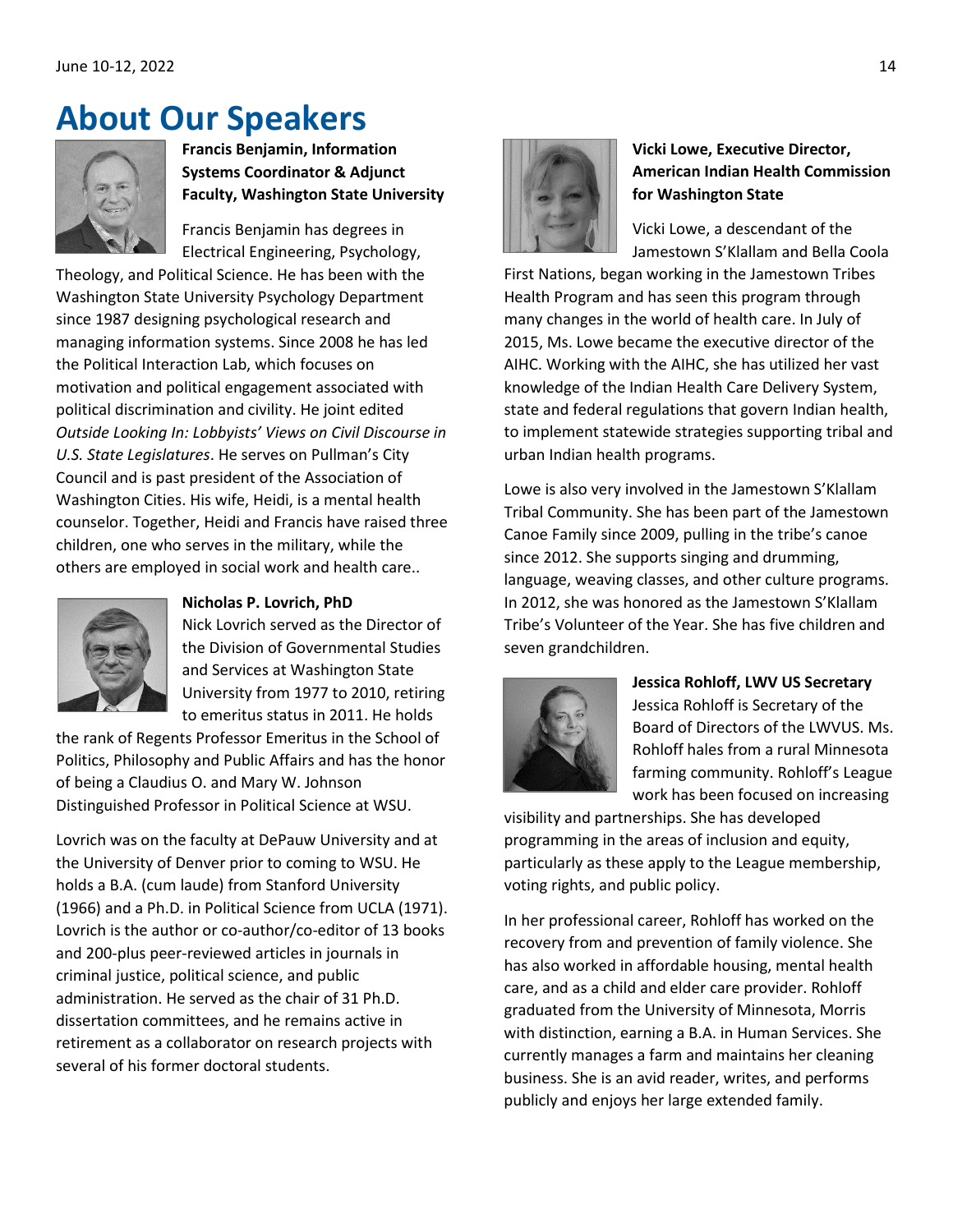# <span id="page-14-0"></span>**Proposed Standing Rules of the Council**

*Note: A motion to adopt these rules will be made at the opening plenary meeting. Amendments may be offered at this time and amendments will require a majority vote to adopt. The rules, as proposed or amended, require a two-thirds vote for adoption. To suspend a rule at a later time during the council requires a two-thirds vote.*

## A. Credentials

- 1. Admission to the Council shall be limited to persons displaying authorized badges as delegates, observers (members who are not delegates), or guests.
- 2. The Credentials Committee, directly after the opening ceremonies of the first business meeting, shall report the number of delegates with proper credentials and whether the distribution of delegates meets the Bylaw requirements. The committee shall make a supplementary report before each business session.
- B. Speaking and Debating
	- 1. Privilege of the Floor is reserved to any League member in attendance. Only delegates shall be permitted to vote and initiate motions.
	- 2. Recognition: Individuals wishing to speak shall rise and address the Chair. When recognized, they shall give their name and the name of their League, Unitat-Large or the State Board position they represent.
	- 3. Debate: During debate no person may speak more than once on a given question until all who desire to speak have been heard. No one may speak more than three minutes without permission of the meeting. The Chair may set the rules for debate or speaking on a topic if the agenda is behind schedule.
- C. Business of the Council
	- 1. Motions: All motions, if there are any, except simple motions such as to close debate, shall be written, signed and sent to the Chair, with copies to the Secretary and computer station.
	- 2. Formal counted votes of the Council shall be taken with the doors closed, and no one may enter until voting is completed. Absentee or proxy voting shall not be permitted. The vote count shall be taken of those present and voting, counting only "yeas" and "nays."
	- 3. The only business of the Council is the election of those officers and directors specified under the Bylaws to be elected at the Council. Otherwise, the Council focuses on training and best practices idea sharing between conventions.
- 4. Proposed Bylaw changes are out of order at the Council. Bylaws amendments, under the LWVWA Bylaws, may only be proposed at the convention.
- 5. Program of Work, Budget, and Resolutions are Convention-to-Convention items of business and are not considered at the Council.
- D. Elections
	- 1. The Nominating Committee report shall be formally received on the Friday of the Council, and nominations from the floor, if any, taken in the Friday plenary session.
	- 2. The election shall be an item of business near the end of the Saturday afternoon session, no earlier than 4:00pm, so to provide enough time between nominations and elections for the candidates to campaign amongst the delegates.
	- 3. Candidates in contested races shall be provided with an opportunity to address the delegation before ballots are distributed. This may be scheduled at any point in the Saturday sessions.
	- 4. Ballots shall be issued to delegates displaying proper delegate credentials after the candidate speeches for contested races have occurred.
		- a. Ballots shall contain the names of all nominated candidates.
		- b. Ballots shall be secret, but verifiable as a properly issued LWVWA election ballot.
	- 5. Ballots shall be collected at the doors of plenary session rooms, accessible by all delegates. The ballot box shall be additionally available for one-half hour after the session where voting occurs ends, in the registration area.
	- 6. Ballots shall be tabulated in an area where observation by interested delegates can be undertaken. At minimum, room for two observers for each candidate, and two neutral Board observers, must be available for contested races.
	- 7. Results shall be announced at the Saturday evening Council session/event.

## E. Announcements

1. Announcements must be submitted in writing to the Secretary to make at the close of each session.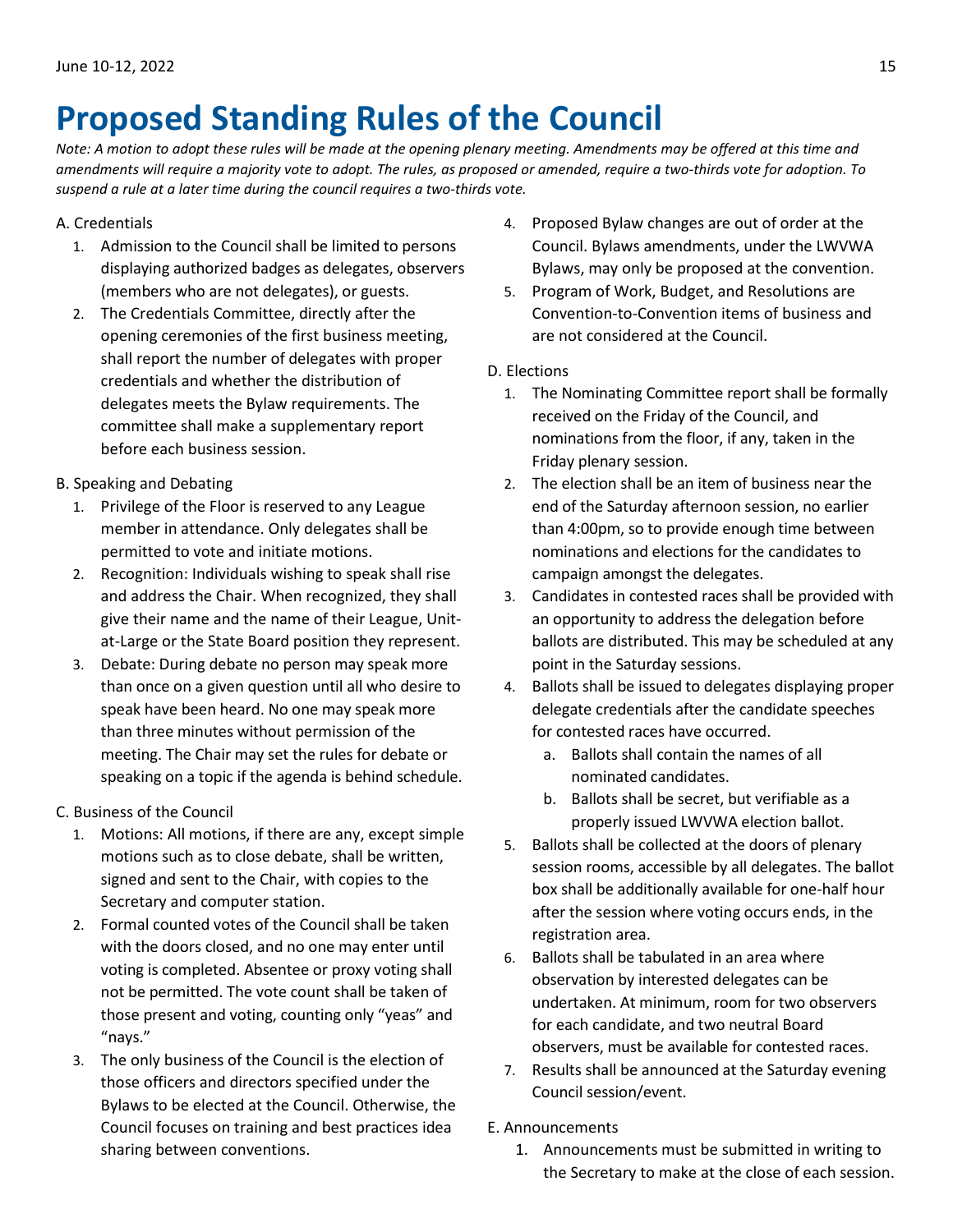# <span id="page-15-0"></span>**2022-2024 Board Nominees**

Presented by the 2021-2023 Nominating Committee: Shelley Jones, Chair (Pullman Area), Amanda Clark (Seattle-King County), Kathy Sakahara (Seattle-King County), Mary Coltrane (Seattle-King County), and Beth Pellicciotti (Spokane Area).

# **Officers**

1st Vice President: Mary Coltrane, Seattle-King County C4 Treasurer: Dee Ann Kline, Mason

# **Directors**

Director: Liz Bander, Seattle-King County Director: Susan Daniel, Kitsap Director: Miriam Kerzner, Benton-Franklin Director: Shelley Kneip, Thurston



**First Vice President: Mary Coltrane, Seattle King County**  Mary has been a member of the League for over 40 years. Her League involvement started in the 1980s when she was a stay-at-home mom.

Once back in the workforce, League involvement subsided. She is so pleased to have the opportunity to once again promote an informed electorate via the League of Women Voters. She has worn many League hats over the years and has served as Voter Services Portfolio Director since 2017.

Mary obtained a master's in Public Administration from the Evans School of Public Affairs at the University of Washington. She worked in outreach as a community relations specialist for King County Transportation and in intergovernmental relations and fiscal analysis for King County's Road Services Division.

*In a time when democracy is threatened across the globe, it's groups like the League of Women Voters that provide everyday people with a way to help ensure that consent of the governed prevails. And working with League members across out state toward this objective is a lot of fun, too!*



## **C4 Treasurer: Dee Ann Kline, Mason County**

I am the current Treasurer of the LWVWA. I was elected at the 2021 Convention. I serve on the Investment Committee, 2022 Council

Committee and am the Board liaison to the Responsible Journalism Study. In Mason County, I am a member of the 4-person Leadership Team, the Voter Services

Chairman, Newsletter Editor and I keep our website updated.

Work/Volunteer Life: I am retired from a career in Medical (Laboratory) Technology, with the last 25 years spent in management. I am active in the outdoors as a member of the Olympia Chapter of the Mountaineers and a Mount St. Helen Institute Volunteer. As a Master Gardener, particularly enjoy working in our Food Bank Garden. I have served on two different school boards.

*I initially joined the LWV as a way to become politically active without being involved with a political party. I continue to learn from League members around the state and am in awe of the work they do in their communities and at the state level to champion democratic principles.*



# **Director: Liz Bander, Seattle/King County**

Liz is a Senior Program Manager at Microsoft. She volunteers with nonprofits that make STEM more diverse, equitable, and inclusive,

including chairing AnitaB.org's Mid-Career Women committee, and serving on the advisory boards for IGNITE Worldwide and Franklin-Pierce Public Schools' CTE program. In her free time, she is an avid equestrian and pole dancer. She lives in Marysville with the partner dude, kinda kid, and their three dogs, two cats, and rabbit.

Director/Trustee, LWVUS/EF 2018-2002. Portfolio included Voter Access Committee Chair, 2022 Convention Program Planning Committee Chair, Liaison to UN Observer Team, DEI committee member,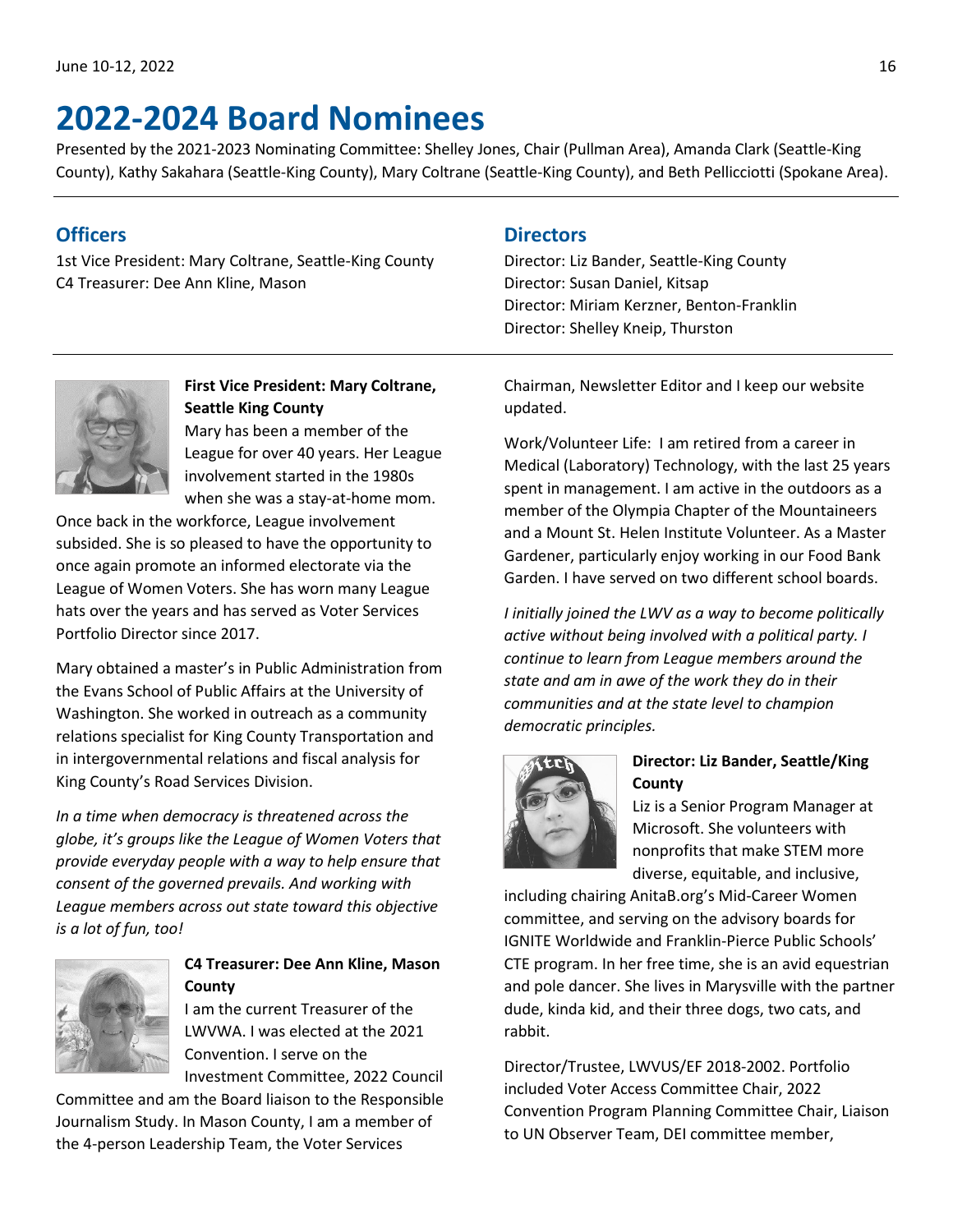Advocacy & Litigation committee member. Director/Trustee, LWV Seattle-King County 2017-2018.

*Democracy is what keeps my family and myself safe, even though we were left out of full participation for most of American history. At the League, we empower all voters and defend democracy for everyone. It is more critical than ever that we continue this work and I'm proud to be a part of it.*



## **Director: Susan Daniel, Kitsap County**

LWV: First joined Kitsap League of Women Voters in the 1970s. Took time off for law school and then to practice law. Upon retirement,

rejoined the League and continues as an active member of the Kitsap League. Served as South Kitsap Unit chair. Currently serves on the Program Committee and the Protect Our Democracy committee.

Background: Attended Texas Women's University, graduated from the University of Missouri and the University of Puget Sound (now Seattle University) School of Law. Served on the boards of several nonprofits, including the Kitsap Dispute Resolution Center, the Kitsap Community Foundation, Leadership Kitsap, and the Kitsap Historical Society. Enjoys walking, birding, and touring gardens. 

*My membership in the League has been an important part of my life. I particularly enjoy working with intelligent women who share their knowledge and passion about our democracy. I am very concerned about the current state of our democracy and want to do what I can to ensure that it survives.*



**Director: Miriam Kerzner, Benton/Franklin** LWV: Assisted the Governance Issue Chair.

Work: Teach American Government

at Columbia Basin College

Volunteer: Member of the Richland Public Facilities District, Chair of the Mid-Columbia Mastersingers Outreach and Education Committee, Programming Committee member of the Columbia Basin Badger Club, member of the Strategic Planning and Communications Committees of the Arts Center Task Force.

Personal: Born in Toronto, Canada, I moved to Pittsburgh with my husband to pursue a graduate degree in Public and International Affairs.  Due to the various educational needs of my son, I became involved with both private schools and homeschooling, but have always been a staunch supporter of public schooling.  My American Government classes are designed to help my students develop an awareness of and respect for a variety of political approaches to the issues that arise based on a fundamental shared belief system in liberal democracy.  I also enjoy knitting, acting, cooking, and baking.

*I am a longtime member of the League because I believe its nonpartisan promotion of advocacy and debate is fundamental to bringing us back to a functioning democracy. I also believe in the importance of continuing civic education. I look forward to helping League members empower voters and defend democracy in these fraught times.* 



**Director: Shelley Kneip, Thurston** Shelley has been a League member since 2008. She has been a Board member of both the Kitsap and Thurston Leagues. Shelley has been active in a wide variety of League

activities at both the local and state levels, including candidate forums, working on the state debates. state and local studies and serving on various committees.

Work/Volunteer Life: Shelley is a retired attorney, with experience in municipal, land use and environmental law. She previously held positions on several local nonprofit boards.

Personal: Shelley resides in Lacey with her husband and two dogs.

*I believe strongly in the League's work, educating voters and studying and taking positions on difficult issues. One thing I love about the League is that I am continually learning. We have an amazing group of members with a fierce dedication to defending democracy. I look forward to helping steer the League and assisting efforts in any way I can.*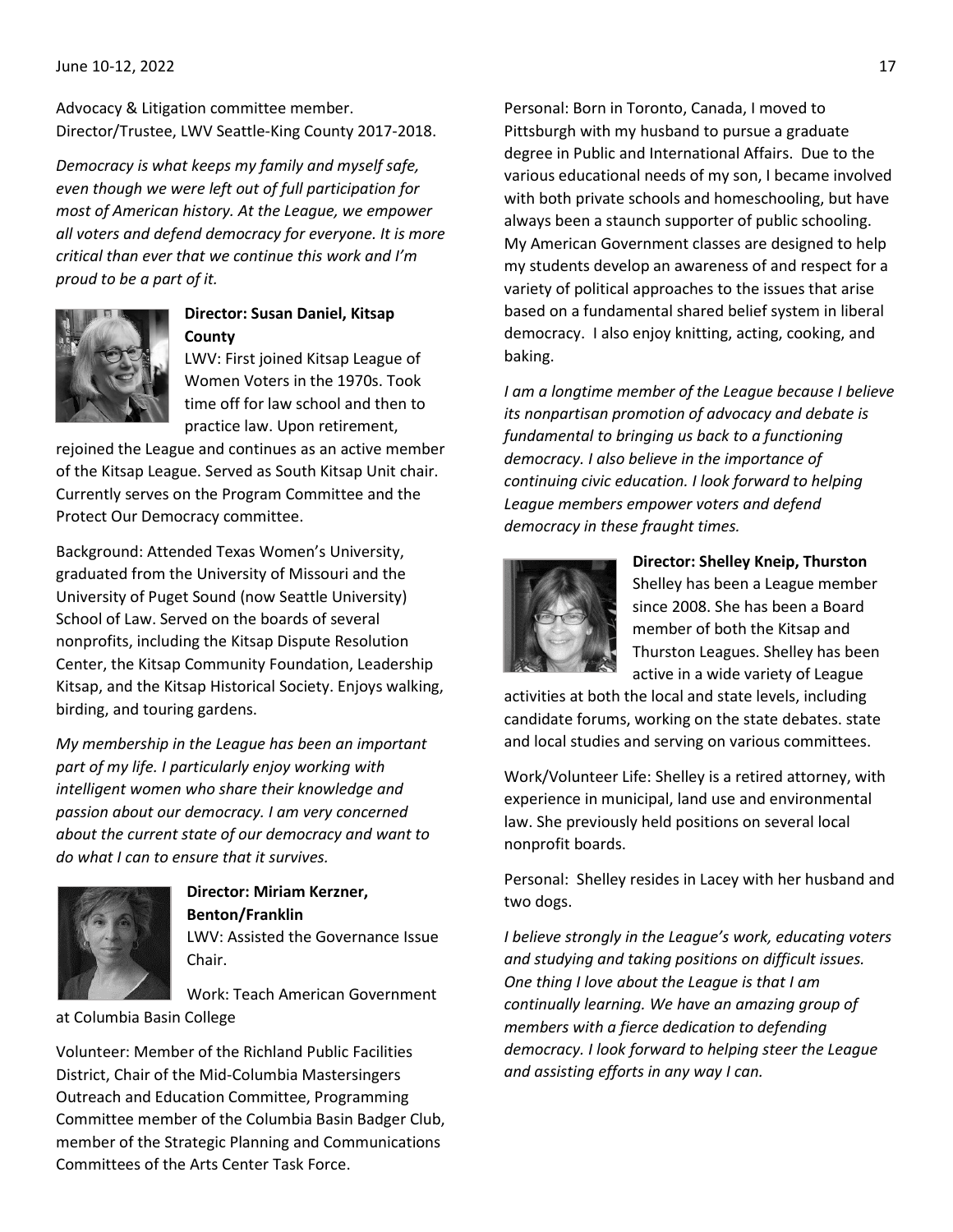# <span id="page-17-0"></span>**Display Tables**

## **The Decline of Local News**

*Contact: Dee Anne Finken, dfinken@comcast.net* Meet members of our committee who have spent the last year-plus studying the decline of local news in Washington and its impact on our communities and our democracy. During the course of our study, we have interviewed more than 45 experts and examined more than 400 documents. Washington has lost more than two dozen newspapers over the past 20 years and circulation has dropped by more than 1 million readers. Experts agree the decline has impacted civic engagement, voter participation, public health, public finance and political partisanship.

## **Public Hospital District Civic Education Project**

*Contact: Jody A. Disney, jodyannette1@gmail.com* The Public Hospital District (PHD) Civic Project approved at the 2021 Convention has two primary goals. The first is to make democracy work by educating Leagues so they in turn can better inform their communities and encourage involvement. The second is based on the League's health care position, which is to provide universal access to affordable health care, especially when unmet needs exist.

### **LWVWA Nominating Committee**

## *Contact: Shelley Jones, sjones@lwvwa.org, (509) 432- 3428 (text/talk)*

Opportunity for greater impact! Do you have a passion for our democracy and defending it in these difficult times? Learn about the opportunities to serve as a LWVWA Board Member or on the LWVWA Nominating Committee. Meet committee members, use the QR code to sign our interest form, and attend our Meet & Greet on Saturday at 8:30 p.m.!

### **Host Leagues Snohomish and Skagit Counties**

*Snohomish Contact: Jeanne Crevier,* 

#### *[jeannemcrevier@gmail.com](mailto:jeannemcrevier@gmail.com)*

*Skagit Contact: Wende Sanderson,* 

## *[wende.sanderson@gmail.com](mailto:wende.sanderson@gmail.com)*

Stop by to see the latest innovations from Snohomish County that generate inclusive, active, and bilingual civic engagement and help with discerning fact from fiction in today's TMI overload environment. Co-host Skagit League is also displaying three of our most popular cut sheets, used at voter education booths and information meetings.

# **Display Table Times**

Most display tables will be staffed for attendees to browse during the following times:

> Friday 5 p.m.-8 p.m. Saturday 8 a.m.-9 a.m. Saturday 11:30 a.m.-12:15 p.m. Saturday 4:15 p.m.-6 p.m. Saturday 7:30 p.m.-8:30 p.m. Sunday 8 a.m.-9 a.m.

### **Auction Baskets**

*Contact: Wende Sanderson, [wende.sanderson@gmail.com](mailto:wende.sanderson@gmail.com)*

This table showcases Silent Auction baskets for those who don't have a League-specific table. Check out the entries and feel free to place your bids—it's all for the great cause of supporting our local Leagues! ĺ

#### **Lobby Team**

*Contact: Susan Fleming[, sfleming@lwvwa.org](mailto:sfleming@lwvwa.org)*

Come meet members of the Lobby Team, and ask any questions you may have about working with us next legislative session. We're welcoming new team members in a number of areas, including democracy, gun control, economic and social justice, and more. We'll describe our work, and how you can be part of the action.

### **Voter Services Committee**

*Contact: Mary Coltrane[, mary.coltrane@lwvwa.org](mailto:mary.coltrane@lwvwa.org)* The Voter Services table is the place to stop for SWAG and tabling items for your Get Out the Vote event. Be a Voter buttons, Your Vote publications, ACLU brochures on rules for formerly incarcerated people, stickers, and more. Make your event fun and informative with these great tools. Depending on staffing, take a walk-through of the online Be a Voter tools. See you there!

### **Mason County**

#### *Contact: Dee Ann Kline, [deeannk3@gmail.com](mailto:deeannk3@gmail.com)*

Step up to meet seven extraordinary women who made a difference by pushing boundaries, setting an example of citizen participation, and representing the diversity of Mason County. Learn more about the untold stories and achievements of these remarkable women leaders of the past and present.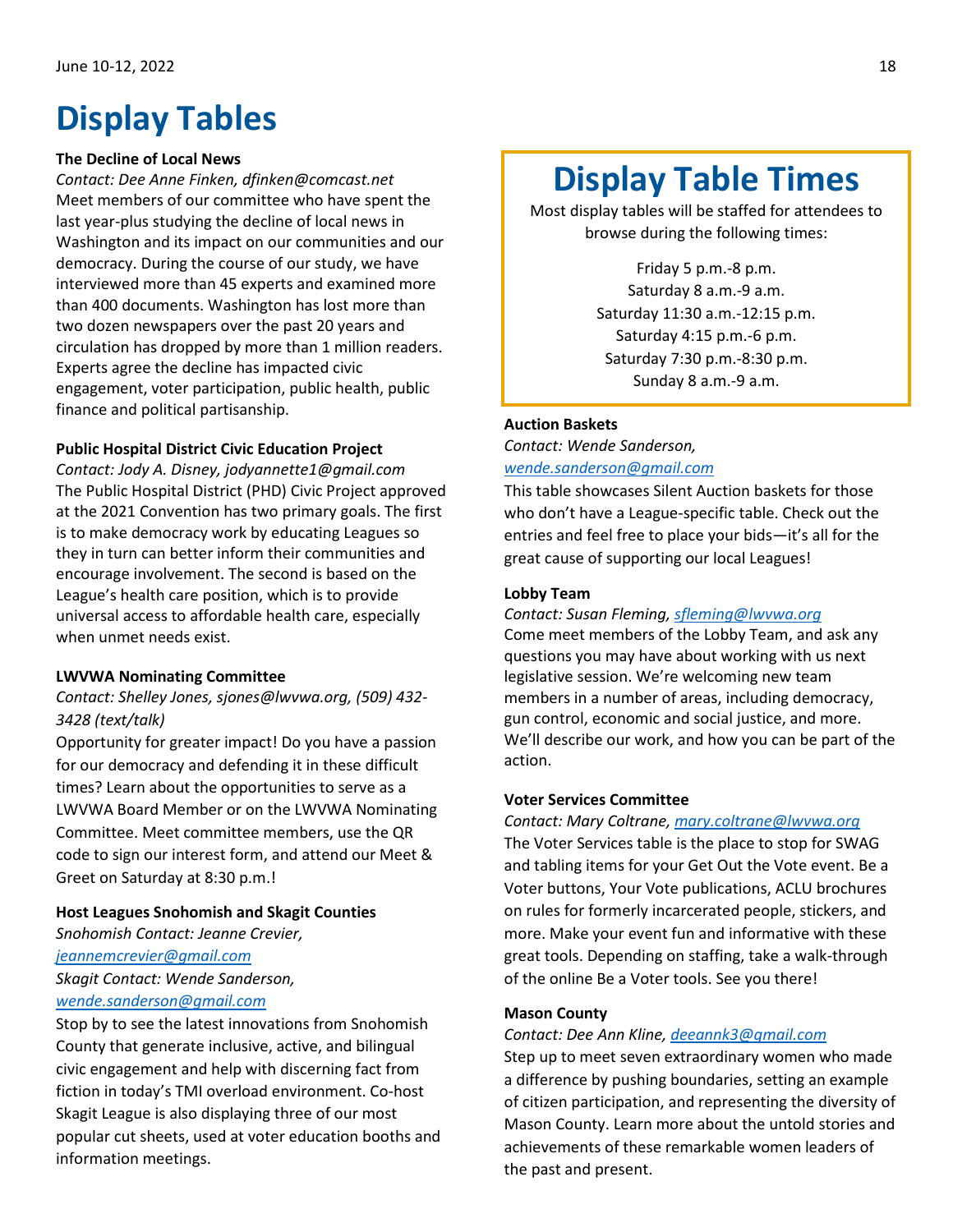### **The LWVWA Civic Education Committee**

*Contact: Beth Pellicciotti, pelliccmb@gmail.com*  Stop by our table and let's talk about what you are doing in civic education. Learn how LWVWA civic education grants might support your work. Are you looking for new ways to reach adults or youth with civic education? Look through our listings of League civic education projects from across the state.

## *The State We're In: Washington*

## *Contact: Karen Verrill, The State We're In: WA, Project Manager kverrill@lwvwa.org*

Please stop by our table and take a look at the League's civics books that are designed to inspire students to become active citizens. See our new "What Does it Take to Be a Good Citizen?" poster in Spanish and talk with us about how to get more books into classrooms across the state!

## **Criminal Justice Position Adoption by Consensus Process Team**

## *Contacts: R. Peggy Smith, rpps4u@comcast.net and Heather Kelly, [president@lwvskc.org](mailto:president@lwvskc.org)*

Program Committee members will be on hand to talk about our steps to gain consensus for criminal justice positions at last year's convention. Hear how we decided to present positions from the California LWV as well as about getting support from local Leagues. The new positions were used for advocacy this year, and you can help shape how they will be used in the future. Copies of the positions will be available.

## **LWVWA Shoreline Study Committee**

### *Contact: Shelley Kneip[, shelleykneip@gmail.com](mailto:shelleykneip@gmail.com)*

Find out about the latest study that the LWVWA has completed—on shorelines. The study will be coming to local Leagues this summer to start the consensus process. The display table will have excerpts from the study and a signup sheet for more information. The study is currently accessible online at https://lwvwa.org/Shoreline-Study/.

### **LWVSKC Resource-Sharing Project**

### *Contact: Heather Kelly, [president@lwvskc.org](mailto:president@lwvskc.org)*

Do you have resources that you're willing to share with other Leagues? The LWVSKC is creating a folder for templates of common documents (onboarding materials, best practices, bylaws, board policies, orientation materials, annual meeting materials, strategic plans, local League positions, job descriptions, etc.). You can drop copies of your documents off at our table or upload them to this folder:

[https://lwvseattle.app.box.com/f/3f7753ecc8744941a3](https://lwvseattle.app.box.com/f/3f7753ecc8744941a3e1bbf8ee1I4bbec) [e1bbf8ee1I4bbec.](https://lwvseattle.app.box.com/f/3f7753ecc8744941a3e1bbf8ee1I4bbec) Stop by the table for details!

## **LWVWA Redistricting and** *Politics of the Possible Book*

*Contact: Alison McCaffree, [amccaffree@lwvwa.og](mailto:amccaffree@lwvwa.og)* Redistricting continues to be a hot topic both in Washington and the nation. Come talk to Alison about the next steps to energize the movement for comprehensive redistricting reform in Washington state. Get inspired by both the book *Politics of the Possible* by Mary Ellen McCaffree and the play *Many Maps One Voice* by Anne McNamee Corbett, based on the book. It is going to take all of us to push for reform. Come see how you can get involved.

### **LWV of the Spokane Area Civics Bowl**

*Contact: Ann Murphy[, annmurphylwvwa@gmail.com](mailto:annmurphylwvwa@gmail.com)* Come test your knowledge of local, state, and national civics with one of the six high school teams (they will be on video) who participated in the Civics Bowl in Spokane. The LWVSA partnered with KSPS PBS and Spokane Public Schools to develop this pilot program. We hope to include more schools next year. We will have information on how this partnership worked.

## **LWVWA Statewide Video Contest for High School Students**

*Contacts: Carolyn Woodling,* 

## *[carolyn\\_woodling@yahoo.com](mailto:carolyn_woodling@yahoo.com) and Vikki Clearman, [vikkiclearman@gmail.com](mailto:vikkiclearman@gmail.com)*

Help the Election Credibility Project team refine plans for the 2023 Video Contest for High School Students. Students will be asked to submit videos on voting and be eligible for three cash awards of \$600 per winning team. We want local Leagues to be key partners with community resources in promoting the contest, teaming with regional resources, and communicating with and acknowledging participants. We look forward to your ideas and your support.

### **DEI In Action**

### *Contact: Julie Sarkissian[, jsarkissian@lwvwa.org](mailto:jsarkissian@lwvwa.org)*

Come find out about the DEI projects and activities our Leagues have been involved in. Share your thoughts about how we can make progress on DEI within the League. We'd like to find out more about the DEI interests and needs of members and Leagues.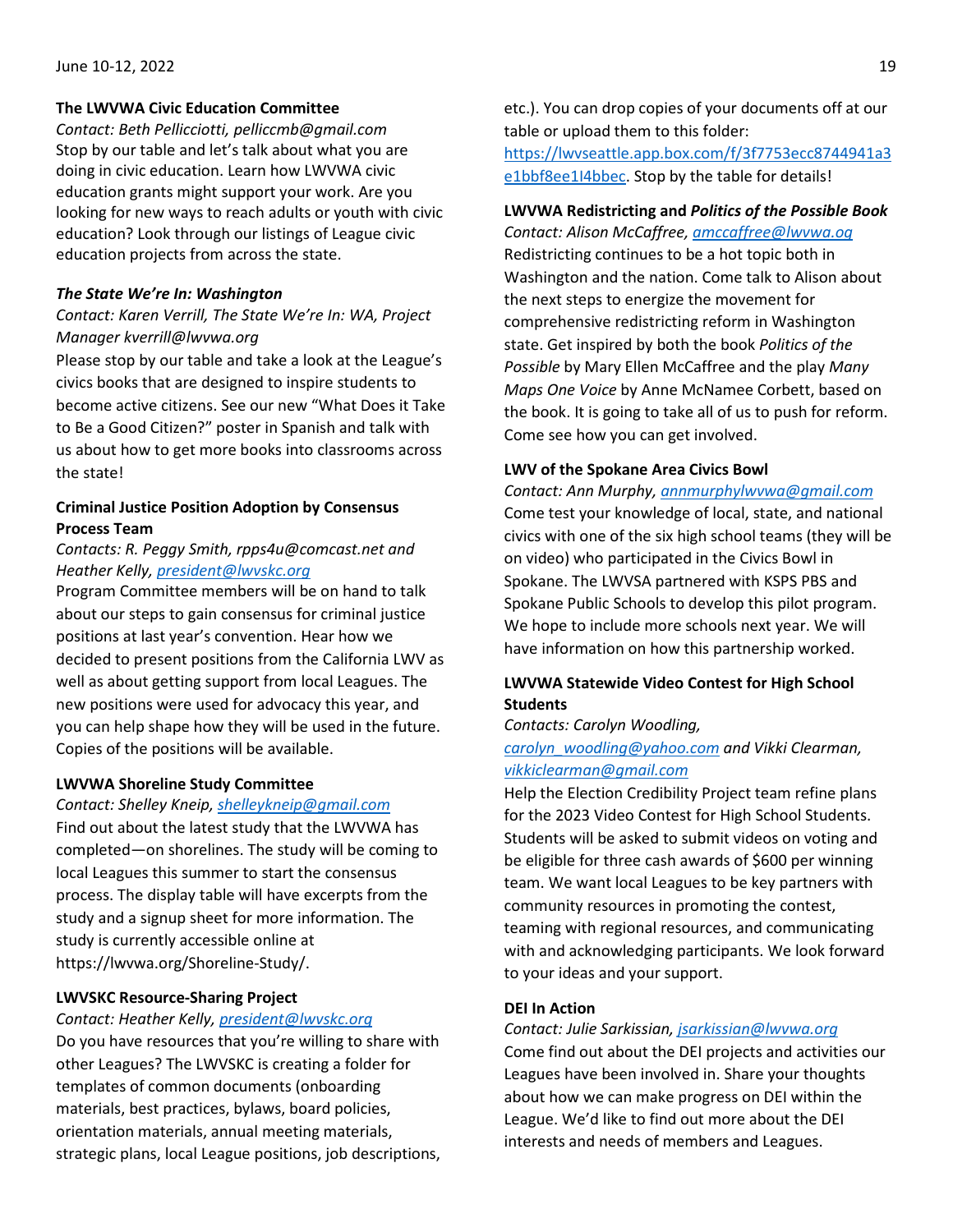# <span id="page-19-0"></span>**Delegate Report**

| League/UAL                      | <b>Number of Members, by Year</b> |      |                |                |      | <b>Delegates to</b> |                |                                                     |
|---------------------------------|-----------------------------------|------|----------------|----------------|------|---------------------|----------------|-----------------------------------------------------|
|                                 | 2013                              | 2015 | 2016           | 2017           | 2019 | 2021                | 2022           | <b>Convention</b><br>(includes<br><b>President)</b> |
| LWV of Bellingham-Whatcom Co.   | 125                               | 172  | 211            | 221            | 279  | 331                 | 271            | 12                                                  |
| LWV of Benton-Franklin Counties | 58                                | 53   | 46             | 49             | 56   | 72                  | 86             | 5                                                   |
| LWV of Clallam County           | 89                                | 84   | 86             | 81             | 116  | 110                 | 121            | 6                                                   |
| LWV of Clark County             | 28                                | 26   | 29             | 30             | 70   | 130                 | 129            | $\overline{7}$                                      |
| LWV of Cowlitz County           | 18                                | 14   | 9              | 9              | 8    | $\overline{7}$      | 6              | $\overline{2}$                                      |
| LWV of Grays Harbor             | 28                                | 21   | $\overline{7}$ | 12             | 11   | N/A                 | N/A            | N/A                                                 |
| LWV of Jefferson County UAL     | 9                                 | 13   | 13             | 10             | 12   | 15                  | 21             | $\overline{2}$                                      |
| LWV of Kitsap County            | 85                                | 96   | 95             | 104            | 161  | 202                 | 172            | 8                                                   |
| LWV of Kittitas County          | 32                                | 35   | 41             | 34             | 39   | 46                  | 47             | 3                                                   |
| LWV of Klickitat-Skamania UAL   | N/A                               | N/A  | N/A            | N/A            | N/A  | 17                  | 8              | $\overline{2}$                                      |
| LWV of Lewis County UAL         | N/A                               | N/A  | N/A            | N/A            | N/A  | 14                  | 12             | $\overline{2}$                                      |
| LWV of Mason County             | 32                                | 30   | 32             | 28             | 40   | 57                  | 64             | 4                                                   |
| LWV of Pullman                  | 60                                | 58   | 56             | 58             | 54   | 68                  | 74             | 4                                                   |
| LWV of the San Juans            | 55                                | 57   | 72             | 87             | 77   | 81                  | 78             | 5                                                   |
| LWV of Seattle-King County      | 646                               | 612  | 584            | 661            | 679  | 521                 | 461            | 20                                                  |
| LWV of Skagit County            | 9                                 | 5    | 12             | 16             | 25   | 42                  | 63             | $\overline{4}$                                      |
| LWV of Snohomish County         | 102                               | 120  | 124            | 129            | 168  | 215                 | 206            | 10                                                  |
| LWV of Spokane Area             | 48                                | 50   | 48             | 56             | 98   | 137                 | 121            | 6                                                   |
| LWV of Tacoma-Pierce County     | 119                               | 120  | 115            | 124            | 151  | 183                 | 160            | 8                                                   |
| LWV of Thurston County          | 108                               | 98   | 103            | 120            | 146  | 186                 | 165            | 8                                                   |
| LWV of Whidbey Island           | 65                                | 77   | 49             | 58             | 88   | 88                  | 88             | 5                                                   |
| LWV of Yakima County            | 60                                | 39   | 30             | 30             | 43   | 47                  | 46             | 3                                                   |
| LWVWA Members-at-Large          | 9                                 | 11   | 4              | $\overline{2}$ | 3    | 19                  | $\overline{7}$ | $\mathbf{1}$                                        |
| <b>State Board Delegates</b>    |                                   |      |                |                |      |                     |                | 13                                                  |
| <b>TOTAL</b>                    | 1785                              | 1790 | 1766           | 1919           | 2324 | 2588                | 2406           | 139 possible                                        |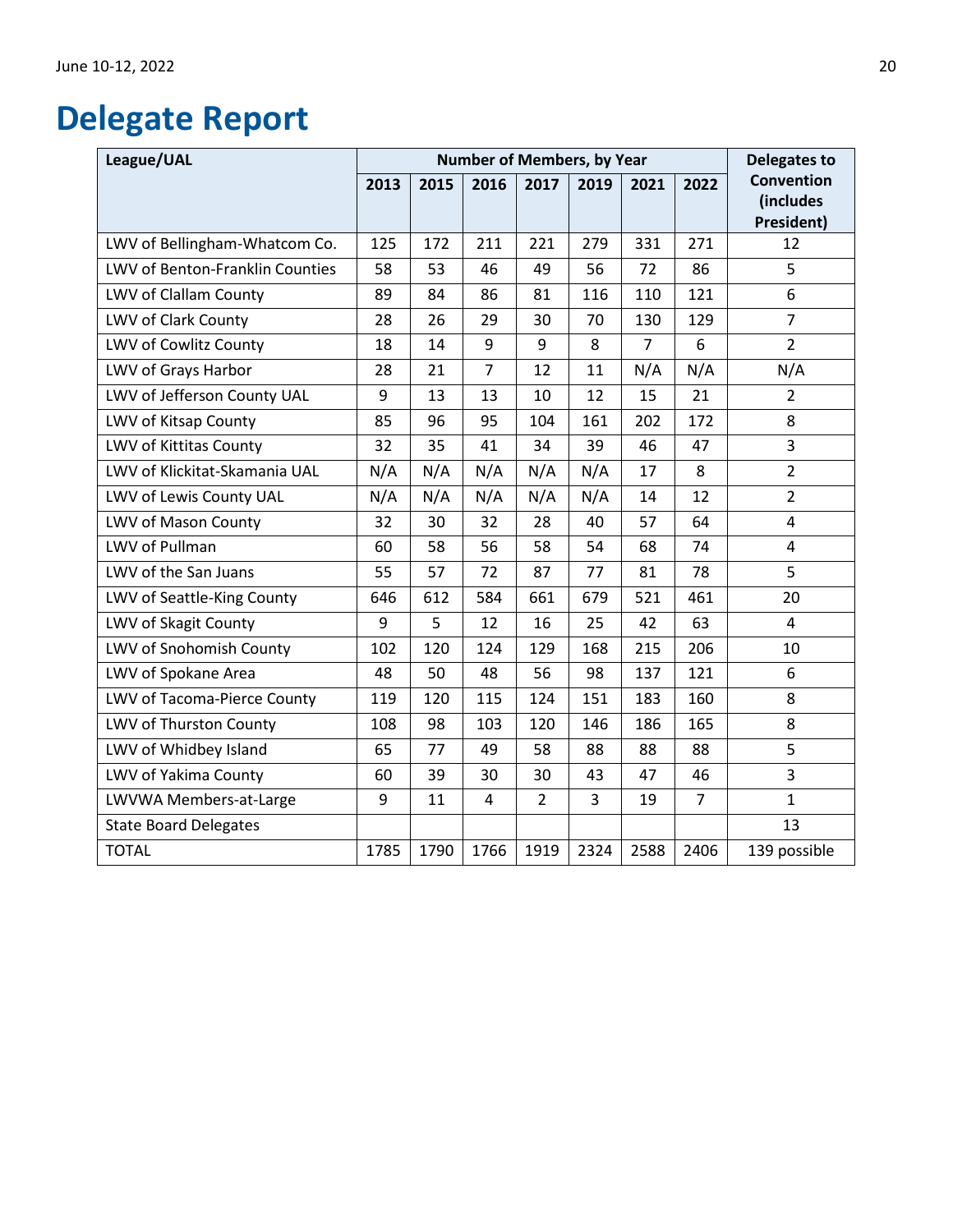# <span id="page-20-0"></span>**2021-22 Annual Report**

# **President**

## **Lunell Haught**

- Decisions made at the 2021 Convention continue to implement the strategic plan.
- Staggered Board of Director terms allowing for continuity and shared knowledge of League work.
- LWVWA/Education Fund Policies and Procedures revised, consolidated, and clarified.
- Statewide discussions conducted about how to be nonpartisan in these partisan times.
- Joined the Washington Coalition for Open Government Board of Directors, focused on Redistricting Commission errors and open public meetings.
- Partisan politics role in the Redistricting Commission revealed through staff and commissioners' depositions fuel efforts to revise the commission, possibly through a constitutional amendment.
- Administrative staff guiding conversion to shared files and communication.
- Clark County LWV was awarded the Strengthening Democracy Award for Speak Up Schools.
- Snohomish County LWV received an honorable mention for Voter Services.
- Kitsap County LWV received the Connections Award for DEI Engagement and Education.
- Skagit County LWV received an honorable mention for their drive-through method for voter registration during the pandemic.
- Clark County LWV and Kitsap LWV each received the Member Engagement and Recruitment Award.
- Susie Gerard, secondary school social studies coordinator for Spokane public schools, received the League Good Citizen Award.
- Ann Murphy (Spokane) and Catherine Ahl (Kitsap) shared the Dorothy Roberts Award.
- Karen Verrill (Thurston) received the rarely awarded Evergreen Award for her long-term effort as project manager for *The State We're In: Washington*.
- Investment committee chair transition, new, diverse members, and selection and transfer of a financial management firm to guide investments. The endowment fund is strong in challenging times.
- Continue to use CPA for 990 Reports and compilations, lending professionalism to LWVWA work.
- Local presidents meet monthly to discuss issues, keep up to date, and share resources.
- Adjustments to Zoom and in-person meetings and accommodations for situations and people have been made by all.
- Directions to the Board from the convention responded to (*This Month in the League*).

# **Education Fund Portfolio**

## **Myra Howrey, Treasurer/ LWVWA EF Director (July 1, 2021 through April 30, 2022)**

- The Treasurers Affinity Group met via Zoom on a quarterly basis. The sessions were well attended, energetic, and specific and general questions were addressed.
- Local League Education Fund Project Topics
	- o Bellingham: Upfront Digital Subscriptions
	- o Benton Franklin: Scholarships and donation in honor of Marilyn Perkins
	- o Clallam: Kid's Voting 2020 and 2021
	- o Kitsap: Voter Service Projects, Public Meetings, Zero to 3 Education, DEI
	- o Pullman: Purchase TSWI for distribution, Visual Arts Competition
	- o Snohomish: Delta Neighborhood Tree Planting Project, DEI Strategy Implementation
	- o Spokane: Be a Voter Campaign, H.S. Civics Bowl Sponsorship, Southside Community Center Sponsorship
	- o Thurston: Tribal Sovereignty Position, Be a Voter Campaign, Purchase TSWI for distribution
	- o Yakima: Publish Homelessness Study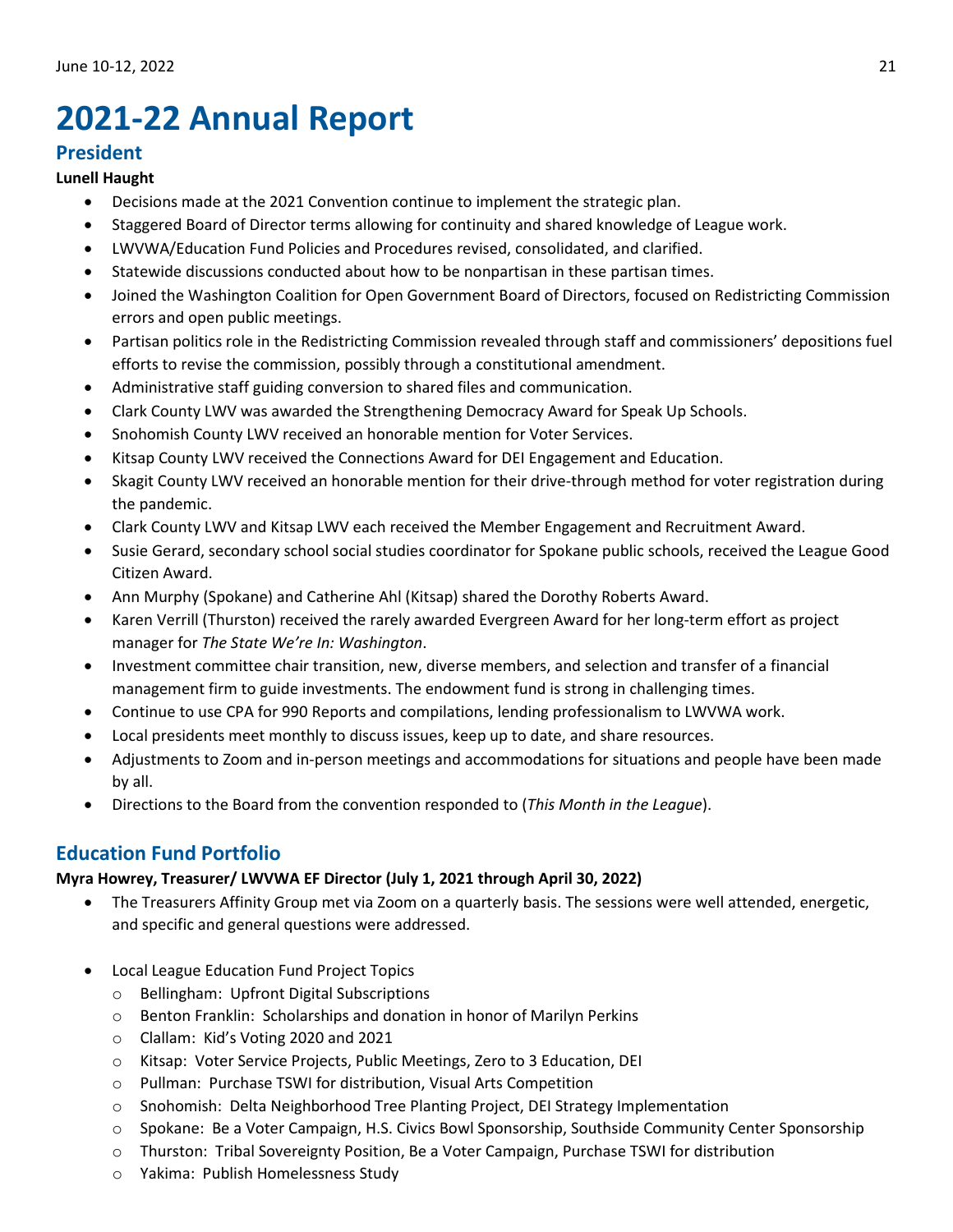- o *TRY*: Clark and Kitsap
- o LWVUS PMP: Bellingham, Clark, Kitsap, Pullman, Spokane, Thurston
- *The State We're In: Washington* 
	- $\circ$  A new inventory and sales management system was initiated that has proven to be cost effective and efficient.
	- o [Current products for sale and in inventory:](https://lwvwa.org/the-state-we-are-in)
		- − 8th edition of the high school book
		- − 1st edition of the elementary school book
		- − "How to Be a Good Citizen" poster, English and Spanish versions
		- − Teacher's Guide 8th edition, also available online
		- − Teacher's Guide for the elementary book, only available online
	- o As of April 30, 2022, the revenue for TSWI products was \$31,831.34, with expenses of \$13,049.52. This is for the period of July 1, 2021 through April 30, 2022.
- Civic Ed Grant Projects topics: (please see Civic Ed Committee Report) CE Grant Funds distributed between July 1, 2021 and April 30, 2022: \$10,154.14
- Statement of Financial Position as of April 30, 2022\* Balance in Key Bank Checking: \$156,871.68 Balance in Key Bank Savings: 61,717.09 Endowment securities and cash: 943,568.66 Inventory – TSWI: 37,556.58 Total: \$1,199,714.01
- Supplemental Report: Local League Ed Fund Account Balance: \$114,409.17

\*Detailed budget reports are available in board packets<https://lwvwa.org/board-meetings>

# **LWVWA Treasurer**

## **Dee Ann Kline Treasurer, Director**

- Began using a payroll system in keeping with our goal to have administrative tasks done by professionals, leaving League members free to do mission-related work.
- The Washington Local and Regional News Study was adopted at the 2021 convention and is in the final stages of writing.
- Statement of Financial Position as of April 30, 2022\*
	- o Bank Balance \$72,220.79

# **Advocacy Portfolio, Lobby Team Chair**

## **Joan Lawson, Director/Susan Fleming, Director**

- The Action Chairs of local Leagues are working in most of the local Leagues to inform members and the public about important local and state issues.
- During the 2022 legislative session, nine active Issue Chairs represented the League in the legislature and testified on numerous bills.
- The Issue Chairs researched and testified on 60 bills.
- The *Legislative Newsletter* went to 10,302 subscribers.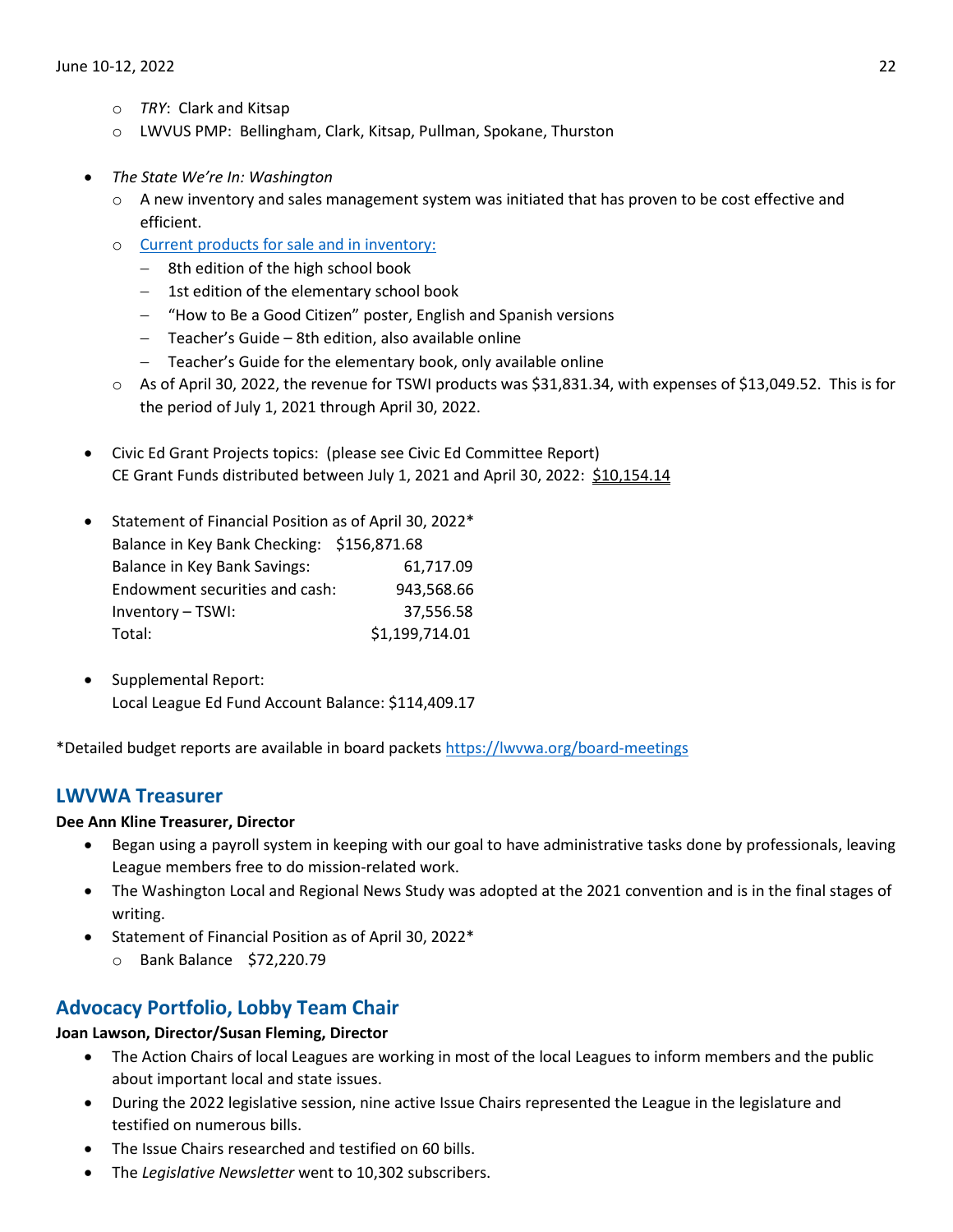- The League is involved with 15 coalitions to achieve our goals, many of which were accomplished during the 2022 legislature.
- Co -sponsored Lobby Week with Fix Democracy First, another virtual event with more than 293 in attendance, who then met with their legislators. A special feature this year was conversations with legislative leaders about how they got started with their careers in government.
- Bills supported by the LWVWA that passed included Tax (2), Health Care (7), Democracy (2), Criminal Justice (5), Climate Change (4), and Housing (5).
- Trained thousands of citizens to testify at the Redistricting Commission.
- The LWV of California Criminal Justice Position was adopted by concurrence, and work will begin on this at the end of this biennium.

# **Civic Education Portfolio**

# **Beth Pellicciotti, Director**

# **Karen Verrill Project Manager**

- League members guided the work of two LWVWA committees—one on marketing civics textbooks and posters and the other on civic education activities for adults and youth.
- Potential partnerships are being developed with the Washington State Parent Teacher Association and the Washington State 4-H to provide local contacts for Leagues.
- Across the state, League members are learning how to put *The State We're In: Washington* civics textbooks in the hands of students and teachers through contacts with school districts and Education Service Districts.
- LWVWA poster, "What Does It Take to Be a Good Citizen in a Democratic Society?" is now translated into Spanish.
- Local Leagues have been awarded seven (LWVWA Education Fund) civic education grants:
	- o High School Civics Bowl (Spokane)
	- o Voter Education/Registration Initiative (Skagit)
	- o Planting the Seeds of Civics at all County Elementary Schools and our County Library (Snohomish)
	- o Democracy Rocks Toolkit (Kittitas)
	- o Young Voters in Clallam County: Education, Involvement and Support (Clallam)
	- o Civics Education Fair (Thurston)
	- o Building Civic Engagement at Skagit County Public School Districts and Public Libraries (Skagit)

# **Development and Fundraising Portfolio**

## **Roslyn Duffy Director**

- The guiding message of "why" people support and engage with the League, fundraising campaigns included:
	- $\circ$  "Power Up!" The strength and power of League work is fueled by its members—both financially and through time and talent. The year-end donations more than doubled the previous year's donations.
	- o The "Be a League Flea" campaign, with its variety of fleas, from Letter-Writing Lola to Slogging Cecilia (what kind of League Flea are you?). Opening rate of emails went from 23% in 2021 to 31% in 2022.
- Donations from nonmembers increased substantially this year.
- Linnea Hirst Scholarship Fund to make League membership affordable to all is on its way to \$5,000.
- Participated in the Give Big campaign.

# **Diversity, Equity, and Inclusion (DEI) Portfolio**

## **Julie Sarkissian, Director**

• Produced a Zoom workshop on allyship for the 2021 convention and held a DEI Caucus.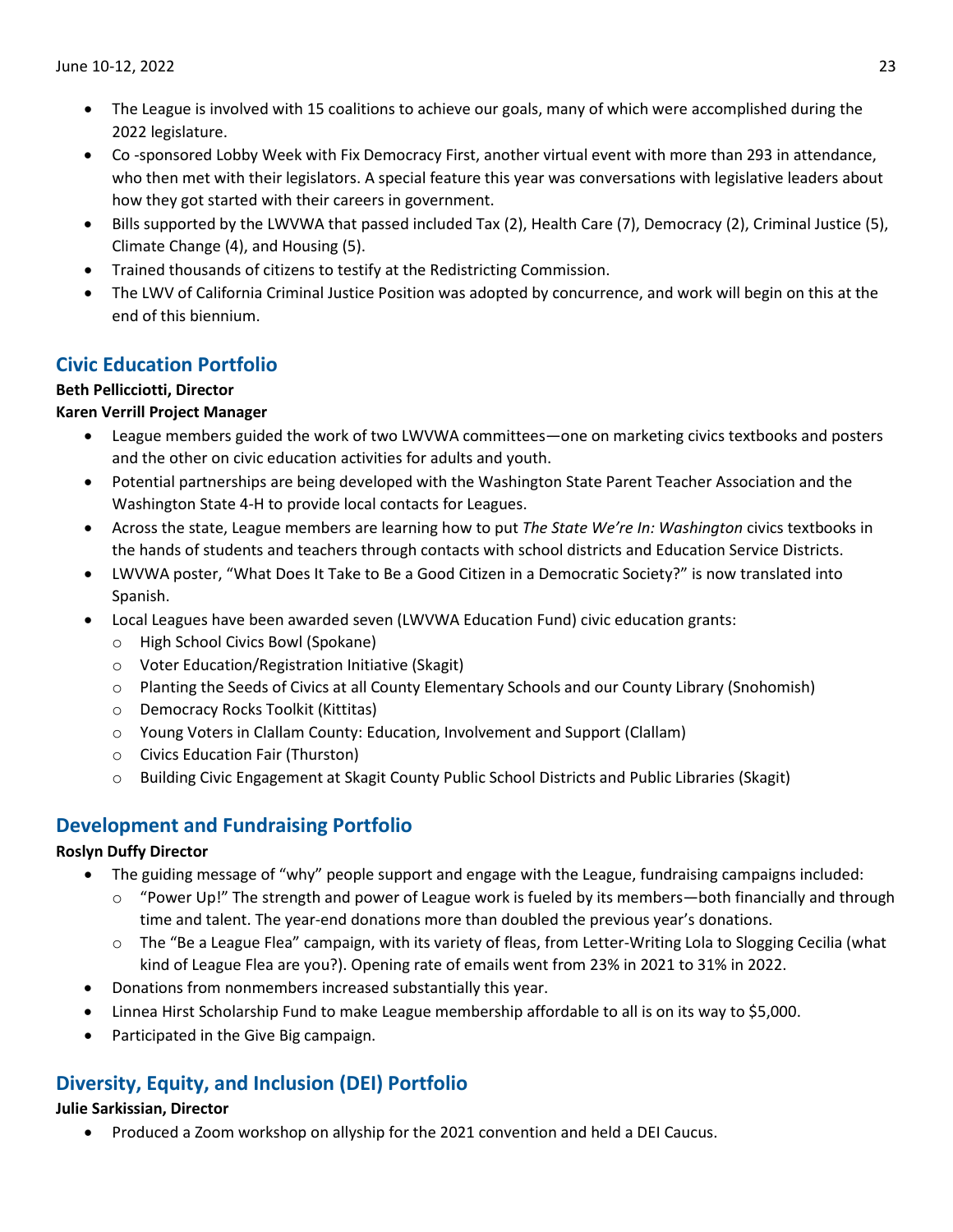- Began development of roadmap for DEI pages on the LWVWA website, including a land acknowledgment, robust DEI resources section, and DEI Calendar.
- Eight forums and programs in the state as of May 2022, including Pierce New Immigrants Experience. Racism Evolution: History to Hope series #5—New Immigrants, Racism Evolution: History to Hope series #6—Hope! This panel discusses the science of hope and its application to the evolution of racism, and Attorney General Bob Ferguson Forum on Missing and Murdered Indigenous Women.
- DEI Working Committee continued to develop the DEI plan and consider methods for increasing the profile of DEI within the Board and local Leagues.

# **Membership Education and Leadership Development (MELD) Portfolio**

## **Linda Benson, Director**

• Four five-member pods met monthly with a MELD facilitator and state Board liaison to discuss successes and challenges they have. This is another way (in addition to the President's Calls, the *TMIL*/*VOTER*, and topic networks) to connect local Leagues with each other and the state Board.

# **Program of Work**

- **Washington Local and Regional News Study Program Director** *Dee Ann Kline, Program Director/Study Liaison* Study research is complete and will be sent to reading and technical committees.
- **Washington Public Hospital Districts and Their Role in Your Local Community's Health Care System**  *Jayne Freitag, Program Director/Study Liaison*  Plans are being made to help members and the public understand the importance of hospital districts.
- **Criminal Justice Positions of the LWV of California** *Susan Fleming, Lobby Team Chair/Program Director/Concurrence Liaison*
- **Washington Shorelines Study** *Lunell Haught, President/Study Liaison* The study is complete, consensus questions have been adopted, and local Leagues will be able to begin the consensus process in summer/fall 2022.

# **Research Portfolio Evaluating League Effectiveness (2021-2022)**

## *Jean Snider, Director/Secretary*

- Completed, in collaboration with WSU, the semi-structured interview phase of the research project, assessing the effectiveness of League activities. Twenty League members trained in the "appreciative interview" technique interviewed more than 100 members. The results informed the all-member survey.
- Exit interviews with recently retired Board members were conducted to get recommendations for greater effectiveness for the LWVWA board.
- More than 500 members responded to a survey that revealed their experiences, interests, and opinions about nonpartisanship with the League. The information will be used to develop success strategies for the future regarding membership and League work. It creates a benchmark that will be used in future assessments.

# **Voter Services Portfolio**

## *Mary Coltrane, Director*

The state League Voter Services varies from year to year, depending on whether there are statewide races. If there are, candidate events are in order. If not, much of the state League's work is in support of GOTV efforts that local Leagues carry out. This was the focus of the past year. Here are highlights of the state League Voter Services work in 2021-22: